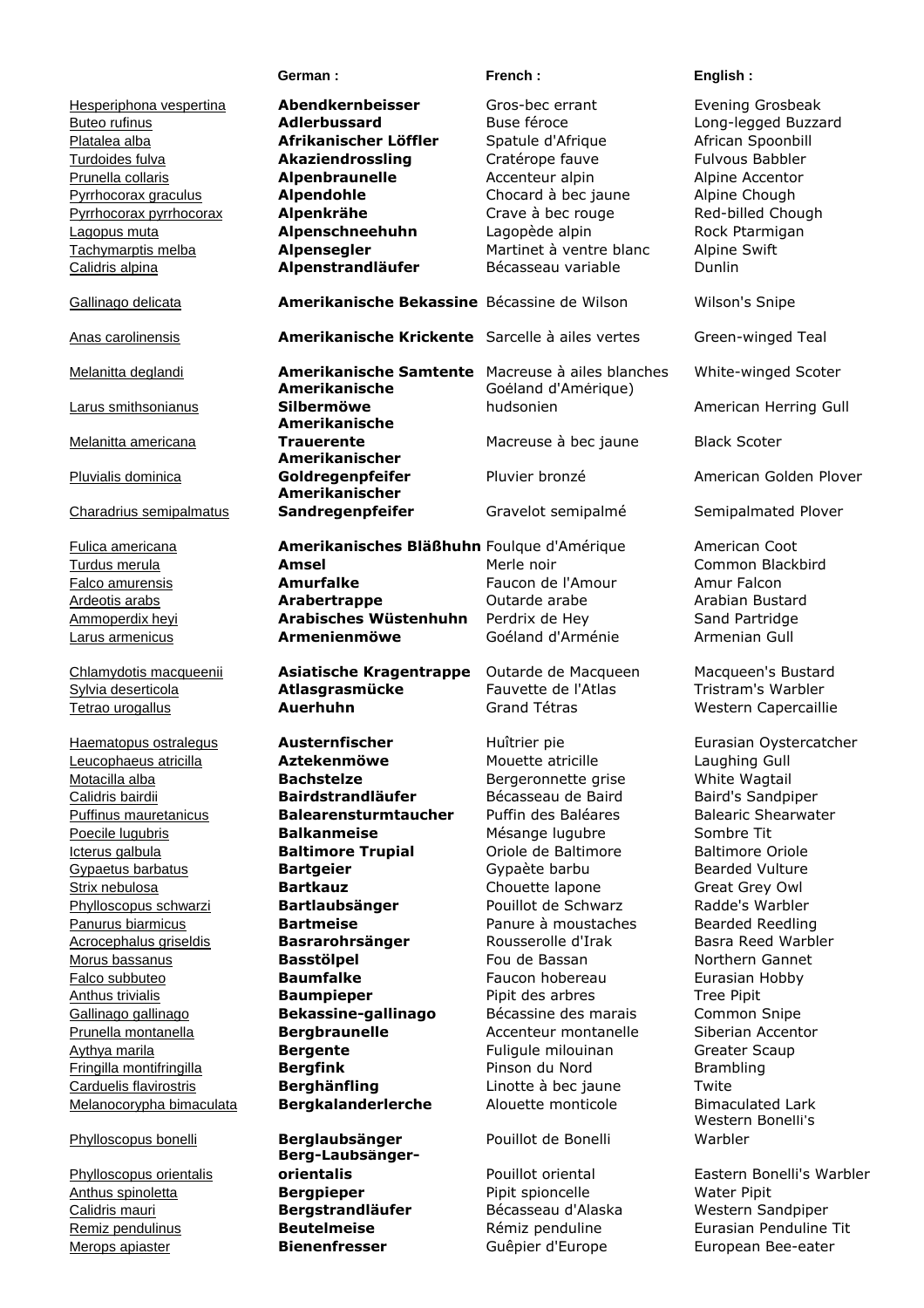Sylvia leucomelaena **Blanford-Grasmücke** Fauvette d'Arabie Arabian Warbler

Anser albifrons **Bläßgans Die rieuse** 

Tarsiger cyanurus **Blauschwanz**

Chroicocephalus philadelphia **Bonapartemöwe** Mouette de Bonaparte Bonaparte's Gull Corvus rhipidurus **Borstenrabe** Corbeau à queue courte Fan-tailed Raven Anthus campestris **Brachpieper** Pipit rousseline Tawny Pipit Tadorna tadorna **Brandgans** Tadorne de Belon Common Shelduck

Thalasseus sandvicensis Oreothlypis peregrina **Brauenwaldsänger** Paruline obscure Tennessee Warbler

Dendrocopos major **Buntspecht** Pic épeiche

Loxia leucoptera **Bindenkreuzschnabel** Bec-croisé bifascié Two-barred Crossbill Haliaeetus leucoryphus **Bindenseeadler** Pygargue de Pallas Pallas's Fish Eagle Calidris himantopus **Bindenstrandläufer** Bécasseau à échasses Stilt Sandpiper Podilymbus podiceps **Bindentaucher** Grèbe à bec bigarré Pied-billed Grebe Carduelis flammea **Birkenzeisig** Sizerin flammé Common Redpoll Lyrurus tetrix **Birkhuhn** Tétras lyre Black Grouse

Iduna pallida **Blaßspötter** Hypolaïs pâle

Iduna opaca **Blaßspötter-opaca** Hypolaïs obscure

Carduelis cannabina **Bluthänfling** Linotte mélodieuse Common Linnet Dendrocopos syriacus **Blutspecht** Pic syriaque Syrian Woodpecker Dolichonyx oryzivorus **Bobolink** Goglu des prés Bobolink <u>Columba bollii</u> **Bolles Lorbeertaube** Pigeon de Bolle Bolle's Pigeon

> **Brandseeschwalbesandvicensis** Sterne caugek Sandwich Tern

Pterocles exustus **BraunbauchFlughuhn** Ganga à ventre brun Saxicola rubetra **Braunkehlchen** Tarier des prés Whinchat

Riparia paludicola **Braunkehluferschwalbe** Hirondelle paludicole Brown-throated Martin Emberiza bruniceps **Braunkopfammer** Bruant à tête rousse Red-headed Bunting

### Oceanites oceanicus **Buntfuß-Sturmschwalbe** Océanite de Wilson Wilson's Storm Petrel

Fulica atra **Blässhuhn** Foulque macroule Eurasian Coot

Cyanopica cyanus **Blauelster Pie bleue** Pie bleue Azure-winged Magpie Anas discors **Blauflügelente** Sarcelle à ailes bleues Blue-winged Teal Luscinia svecica **Blaukehlchen** Gorgebleue à miroir Bluethroat Cyanistes caeruleus **Blaumeise** Mésange bleue Eurasian Blue Tit Monticola solitarius **Blaumerle** Monticole bleu (M. bleu) Blue Rock Thrush Luscinia cyane **Blaunachtigall** Rossignol bleu Siberian Blue Robin Coracias garrulus **Blauracke Blauracke** Rollier d'Europe **European Roller** Robin à flancs roux (Rossignol) Red-flanked Bluetail

Halcyon smyrnensis **Braunliest** Martin-chasseur de Smyrne

Muscicapa dauurica **Braunschnäpper** Gobemouche brun Asian Brown Flycatcher Lanius cristatus **Braunwürger** Pie-grièche brune Brown Shrike Aix sponsa **Brautente** Canard carolin (branchu) Wood Duck Melanitta perspicillata **Brillenente** Macreuse à front blanc Surf Scoter Sylvia conspicillata **Brillengrasmücke** Fauvette à lunettes Spectacled Warbler Porphyrio alleni **Bronzesultanshuhn** Talève d'Allen Allen's Gallinule Tringa glareola **Bruchwasserläufer** Chevalier sylvain Wood Sandpiper Fringilla coelebs **Buchfink** Pinson des arbres Common Chaffinch

Bucephala albeola **Büffelkopfente** Garrot albéole (Petit garot) Bufflehead Bulweria bulwerii **Bulwersturmvogel** Pétrel de Bulwer Bulwer's Petrel Falco sparverius **Buntfalke** Crécerelle d'Amérique American Kestrel

Acrocephalus dumetorum **Buschrohrsänger** Rousserolle des buissons Blyth's Reed Warbler Iduna caligata **Buschspötter** Hypolaïs bottée Booted Warbler Iduna rama **Buschspötter-rama** Hypolaïs rama Sykes's Warbler Porzana carolina **Carolinasumpfhuhn** Marouette de Caroline Sora Zenaida macroura **Carolinataube** Tourterelle triste Mourning Dove

Greater White-fronted Goose Eastern Olivaceous Warbler Western Olivaceous Warbler

Merops persicus **Blauwangenspint** Guêpier de Perse Blue-cheeked Bee-eater

Chestnut-bellied **Sandgrouse** 

White-throated Kingfisher

Great Spotted Woodpecker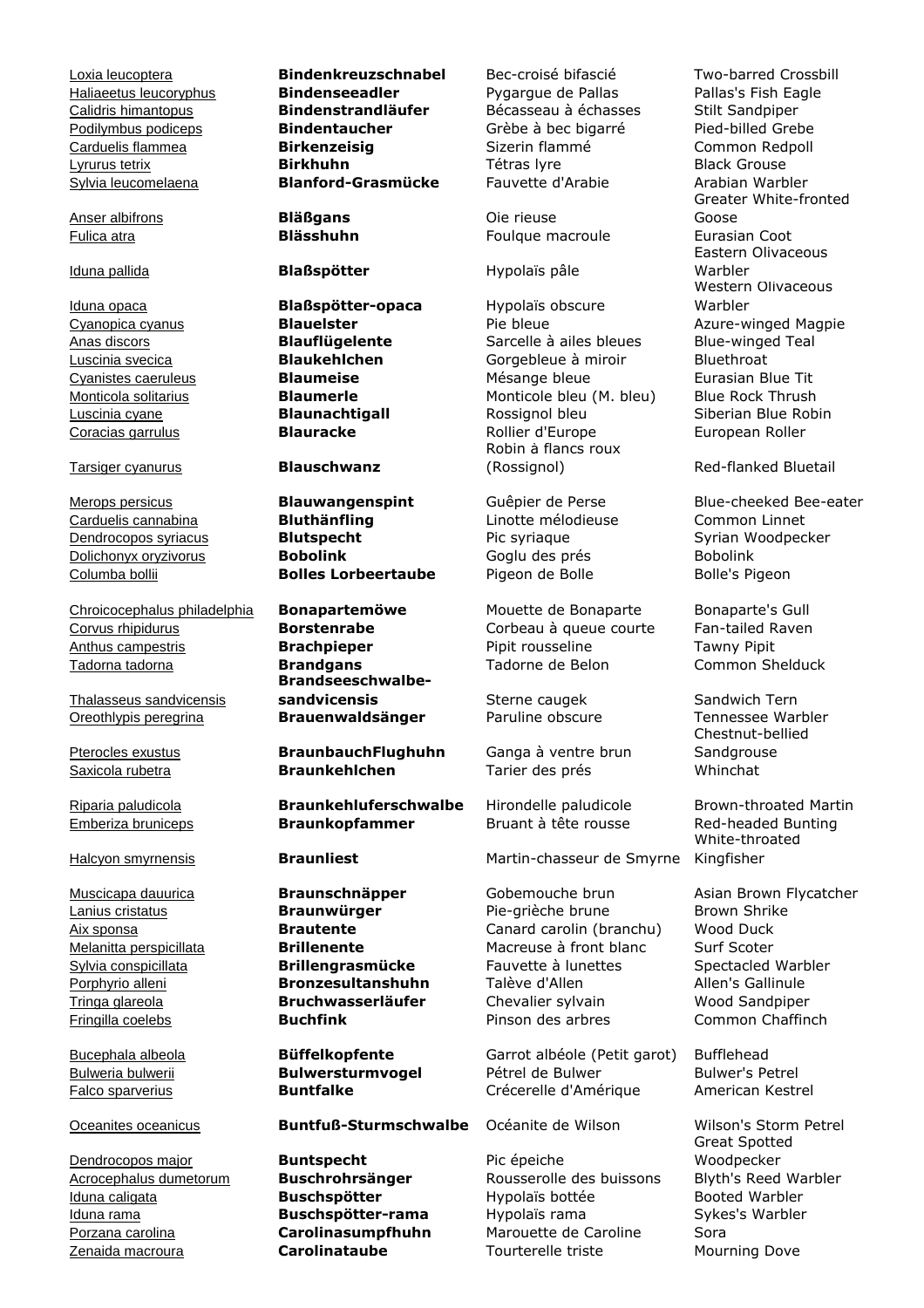Phoenicopterus chilensis **Chileflamingo** Flamant du Chili Chilean Flamingo Alectoris chukar **Chukarhuhn** Perdrix choukar Chukar Partridge Cisticola juncidis **Cistensänger** Cisticole des joncs Zitting Cisticola

Picoides tridactylus **Dreizehenspecht** Pic tridactyle Acrocephalus arundinaceus **Drosselrohrsänger** Rousserolle turdoïde Great Reed Warbler Actitis macularius **Drosseluferläufer** Chevalier grivelé Spotted Sandpiper Parkesia noveboracensis **Drosselwaldsänger** Paruline des ruisseaux Northern Waterthrush Anas rubripes **Dunkelente** Canard noir American Black Duck Phylloscopus fuscatus **Dunkellaubsänger** Pouillot brun Dusky Warbler Puffinus griseus **Dunkler Sturmtaucher** Puffin fuligineux Sooty Shearwater Tringa erythropus **Dunkler Wasserläufer** Chevalier arlequin Spotted Redshank

Numenius tenuirostris

### Charadrius alexandrinus

Hippolais languida **Dornspötter** Hypolaïs d'Upcher Upcher's Warbler

**Dünnschnabel-Brachvogel** Courlis à bec grêle Slender-billed Curlew Chroicocephalus genei **Dünnschnabelmöwe** Goéland railleur Slender-billed Gull

**Eurasiatischer** 

Oenanthe moesta **Fahlbürzelschmätzer** Traquet à tête grise Red-rumped Wheatear Anas capensis **Fahlente** Canard du Cap Cape Teal Strix butleri **Fahlkauz Fahlkauz** Chouette de Butler Hume's Owl Apus pallidus **Fahlsegler** Martinet pâle Pallid Swift Carpospiza brachydactyla **Fahlsperling** Moineau pâle Pale Rockfinch Petrochelidon pyrrhonota **Fahlstirnschwalbe** Hirondelle à front blanc American Cliff Swallow Chordeiles minor **Falkennachtschwalbe** Engoulevent d'Amérique Common Nighthawk

Zonotrichia leucophrys **Dachsammer** Bruant à couronne blanche White-crowned Sparrow Phoenicurus moussieri **Diademrotschwanz** Rougequeue de Moussier Moussier's Redstart

Uria lomvia **Dickschnabellumme** Guillemot de Brünnich Iduna aedon **Dickschnabelsänger** Rousserolle à gros bec Thick-billed Warbler Corvus monedula **Dohle** Choucas des tours Western Jackdaw Gallinago media **Doppelschnepfe** Bécassine double Great Snipe

Francolinus bicalcaratus **Doppelspornfrankolin** Francolin à double éperon Double-spurred Francolin Sylvia communis **Dorngrasmücke** Fauvette grisette Common Whitethroat

Chersophilus duponti **Dupontlerche** Sirli de Dupont (S. de ricoti) Dupont's Lark Garrulus glandarius **Eichelhäher** Geai des chênes Eurasian Jay Somateria mollissima **Eiderente** Eider à duvet Common Eider Thalasseus bergii **Eilseeschwalbe** Sterne huppée Swift Tern Apus unicolor **Einfarbsegler** Martinet unicolore Plain Swift Sturnus unicolor **Einfarbstar** Étourneau unicolore Spotless Starling Carpodacus synoicus **Einödgimpel** Roselin du Sinaï Sinai Rosefinch Eremalauda dunni **Einödlerche** Alouette de Dunn Dunn's Lark Tringa solitaria **Einsamer Wasserläufer** Chevalier solitaire Solitary Sandpiper Catharus guttatus **Einsiedlerdrossel** Grive solitaire Fermit Thrush Clangula hyemalis **Eisente** Harelde boréale (kakawi) Long-tailed Duck Larus hyperboreus **Eismöwe** Goéland bourgmestre Glaucous Gull Fulmarus glacialis **Eissturmvogel** Fulmar boréal Northern Fulmar

Gavia immer **Eistaucher** Plongeon imbrin (pl. huard) Great Northern Loon Alcedo atthis **Eisvogel** Martin-pêcheur d'Europe Common Kingfisher Falco eleonorae **Eleonorenfalke** Faucon d'Éléonore Eleonora's Falcon Pagophila eburnea **Elfenbeinmöwe** Mouette blanche Ivory Gull Pica pica **Elster Elster Elster** Pie bavarde **Eurasian Magpie** Coloeus dauuricus **Elsterdohle** Choucas de Daourie Daurian Jackdaw Pternistis erckelii **Erckelfrankolin** Francolin d'Erckel Erckel's Francolin Zoothera aurea **Erd-Drossel** Grive dorée White's Thrush Carduelis spinus **Erlenzeisig** Tarin des aulnes Eurasian Siskin

**Seeregenpfeifer** Gravelot à collier interrompu Kentish Plover

Stercorarius longicaudus **Falkenraubmöwe** Labbe à longue queue Long-tailed Jaeger

Chrysolophus amherstiae **Diamantfasan** Faisan de Lady Amherst Lady Amherst's Pheasant

Rissa tridactyla **Dreizehenmöwe** Mouette tridactyle Black-legged Kittiwake Eurasian Three-toed Woodpecker

Hedydipna metallica **Erznektarvogel** Souimanga du Nil Nile Valley Sunbird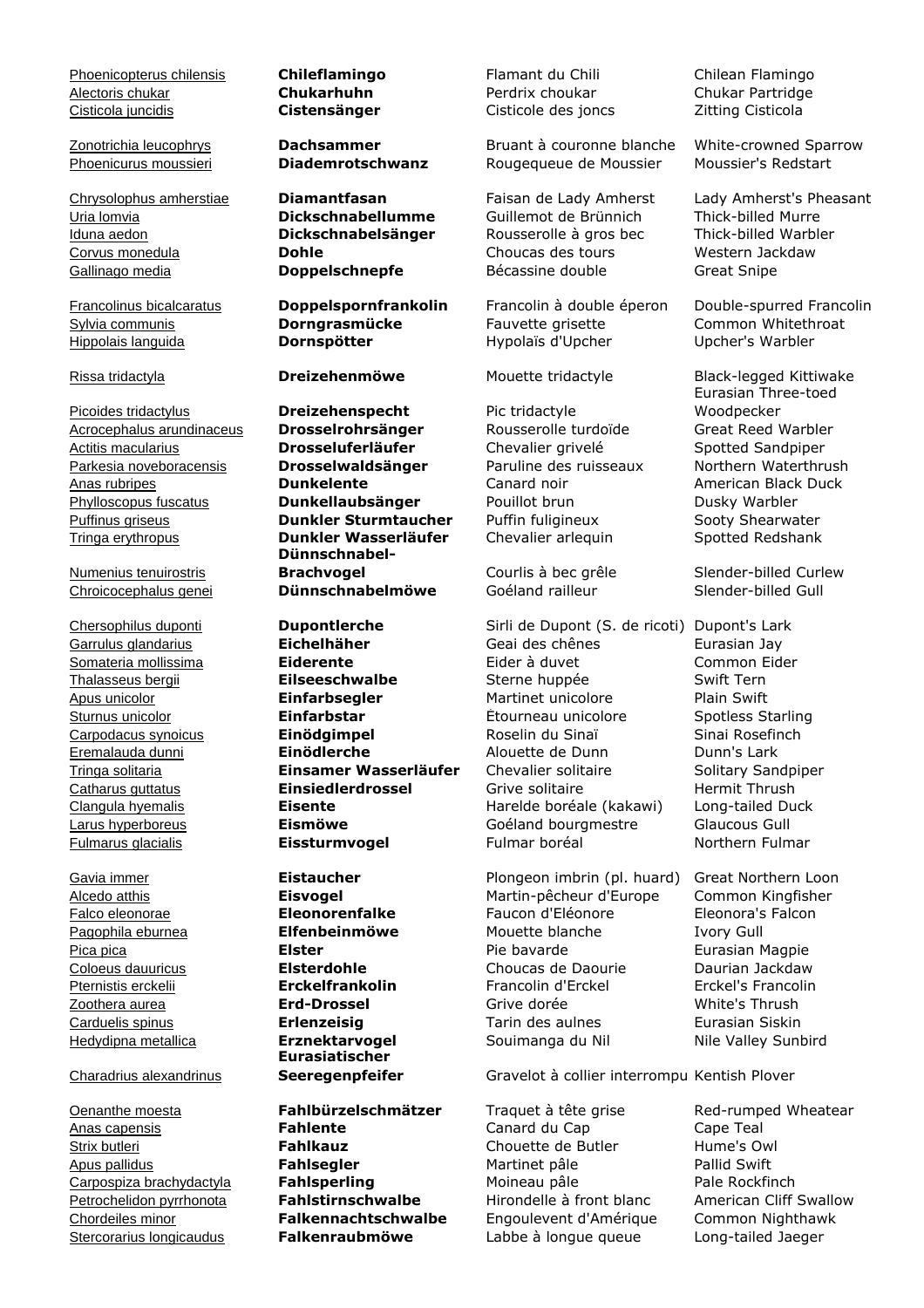Phasianus colchicus **Fasan** Faisan de Colchide Common Pheasant Alauda arvensis **Feldlerche** Alouette des champs Eurasian Skylark Acrocephalus agricola **Feldrohrsänger** Rousserolle isabelle Locustella naevia **Feldschwirl** Locustelle tachetée Common Grasshopper Warbler Passer montanus **Feldsperling** Moineau friquet Eurasian Tree Sparrow Prunella ocularis **Felsenbraunelle** Accenteur de Radde Radde's Accentor Alectoris barbara **Felsenhuhn** Perdrix gambra Barbary Partridge Sitta neumayer **Felsenkleiber** Sittelle de Neumayer Western Rock Nuthatch Oenanthe finschii **Felsenschmätzer** Traquet de Finsch Finsch's Wheatear Ptyonoprogne rupestris **Felsenschwalbe** Hirondelle de rochers Eurasian Crag Martin Columba livia **Felsentaube** Pigeon biset Common Pigeon Emberiza leucocephalos **Fichtenammer** Bruant à calotte blanche Pine Bunting Loxia curvirostra **Fichtenkreuzschnabel** Bec-croisé des sapins Red Crossbill Pandion haliaetus **Fischadler** Balbuzard pêcheur Western Osprey Ichthyaetus ichthyaetus **Fischmöwe** Goéland ichthyaète Pallas's Gull Ketupa zeylonensis **Fischuhu Fischuhu** Kétoupa brun Brown Fish Owl Phylloscopus trochilus **Fitis** Pouillot fitis Willow Warbler Phoenicopterus roseus **Flamingo** Flamant rose Greater Flamingo Charadrius dubius **Flussregenpfeifer** Petit Gravelot Little Ringed Plover Sterna hirundo **Fluss-seeschwalbe** Sterne pierregarin Common Tern Actitis hypoleucos **Flussuferläufer** Chevalier guignette Common Sandpiper Sterna forsteri **Forsterseeschwalbe** Sterne de Forster Forster's Tern Gyps fulvus **Gänsegeier** Vautour fauve Griffon Vulture Mergus merganser **Gänsesäger** Harle bièvre (Grand Harle) Common Merganser Certhia brachydactyla **Gartenbaumläufer** Grimpereau des jardins Short-toed Treecreeper Sylvia borin **Gartengrasmücke** Fauvette des jardins Garden Warbler Phoenicurus phoenicurus **Gartenrotschwanz** Rougequeue à front blanc Common Redstart Terathopius ecaudatus **Gaukler Gaukler** Bateleur des savanes Bateleur Motacilla cinerea **Gebirgsstelze** Bergeronnette des ruisseaux Grey Wagtail Sphyrapicus varius **Gelbbauch-Saftlecker** Pic maculé Yellow-bellied Sapsucker Emberiza chrysophrys **Gelbbrauenammer** Bruant à sourcils jaunes Yellow-browed Bunting Phylloscopus inornatus **Gelbbrauen-Laubsänger** Pouillot à grands sourcils Yellow-browed Warbler Gymnoris xanthocollis **Gelbkehlsperling** Moineau à gorge jaune Yellow-throated Sparrow Coccyzus americanus **Gelbschnabelkuckuck** Coulicou à bec jaune Yellow-billed Cuckoo Calonectris diomedea **Gelbschnabelsturmtauch er er Puffin cendré** Cory's Shearwater **Gavia adamsii Gelbschnabeltaucher** Plongeon à bec blanc Yellow-billed Loon<br>
Hypolais icterina **Gelbspötter** Hypolaïs ictérine Vertine Warbler Hippolais icterina **Gelbspötter** Hypolaïs ictérine Falco rusticolus **Gerfalke** Faucon gerfaut Gyrfalcon Phylloscopus lorenzii **Gergzilpzalp-lorenzii** Pouillot de Lorenz Caucasian Chiffchaff Pyrrhula pyrrhula **Gimpel** Bouvreuil pivoine Eurasian Bullfinch Serinus serinus **Girlitz Girlitz** Serin cini **European Serin** Corvus splendens **Glanzkrähe** Corbeau familier House Crow Elanus caeruleus **Gleitaar** Élanion blanc Black-winged Kite Anas formosa **Gluckente** Sarcelle élégante Baikal Teal Emberiza citrinella **Goldammer** Bruant jaune Yellowhammer Chrysolophus pictus **Goldfasan** Faisan doré Golden Pheasant Phylloscopus proregulus **Goldhähnchen-Laubsänger Pouillot de Pallas Pallas's Leaf Warbler** Pluvialis apricaria **Goldregenpfeifer** Pluvier doré European Golden Plover Rostratula benghalensis **Goldschnepfebenghalensis Rhynchée peinte** Greater Painted Snipe **Dendroica aestiva Coldwaldsänger** Paruline jaune American Yellow Warbler Ardea goliath **Goliathreiher** Héron goliath Goliath Heron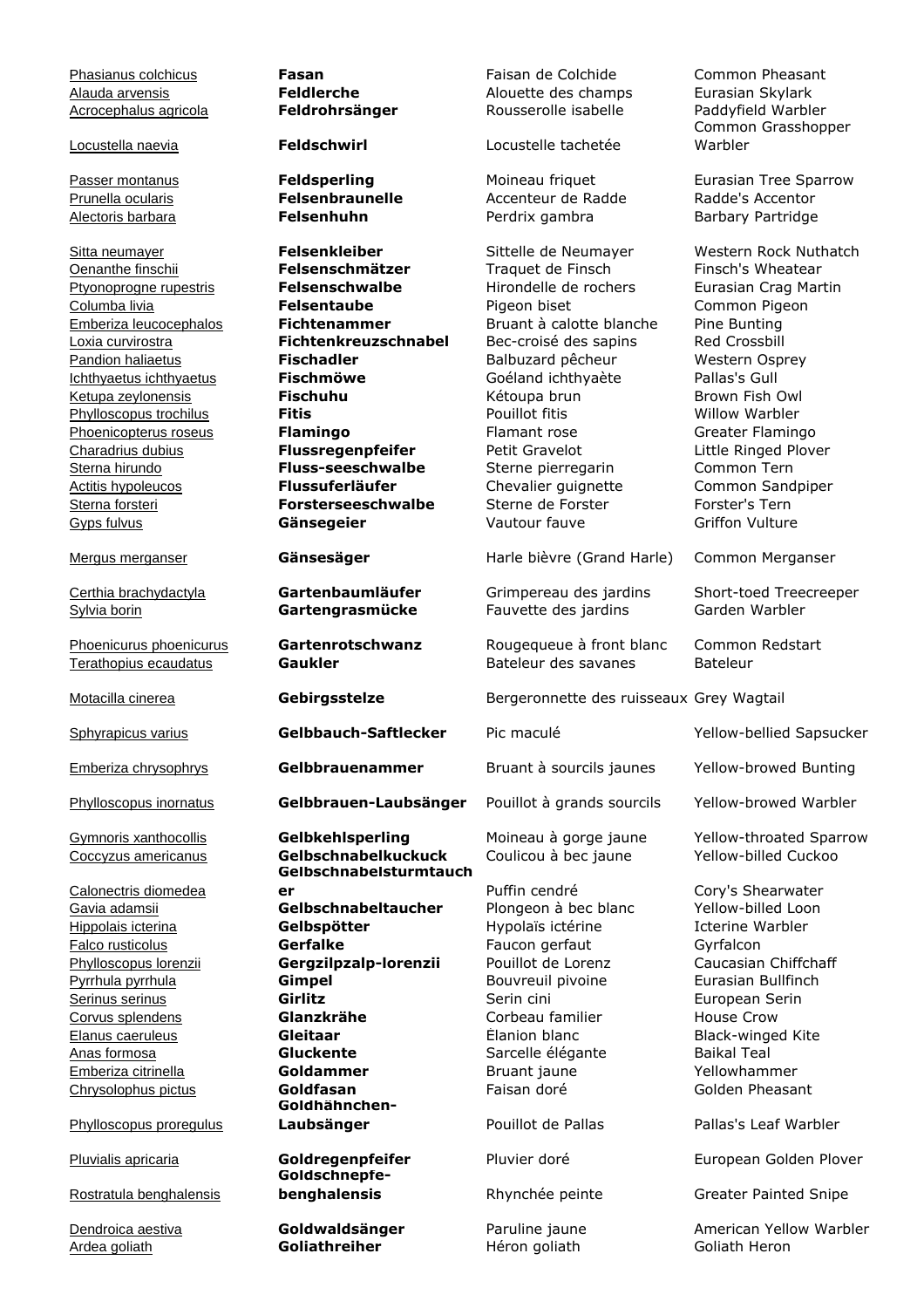Tryngites subruficollis **Grasläufer**

Chroicocephalus cirrocephalus **Graukopfmöwe** Mouette à tête grise Grey-hooded Gull Emberiza caesia **Grauortolan** Bruant cendrillard Cretzschmar's Bunting Ardea cinerea **Graureiher** Héron cendré Grey Heron Ixobrychus sturmii **Graurückendommel** Blongios de Sturm Dwarf Bittern Oenanthe melanura **Grauschmätzer** Traquet à queue noire Blackstart Muscicapa striata **Grauschnäpper** Gobemouche gris Spotted Flycatcher

Picus viridis **Grünspecht** Pic vert

Erythropygia galactotes **Heckensänger** Agrobate roux Lullula arborea **Heidelerche** Alouette lulu Woodlark Threskiornis aethiopicus **HeiligerIbis** Ibis sacré African Sacred Ibis Numida meleagris **Helmperlhuhn** Pintade de Numidie Helmeted Guineafowl Ichthyaetus hemprichii **Hemprichmöwe** Goéland de Hemprich Sooty Gull

Calidris melanotos **Graubrust-Strandläufer** Pycnonotus barbatus **Graubülbül** Bulbul des jardins Common Bulbul

Turdoides squamiceps **Graudrossling** Cratérope écaillé Arabian Babbler Ceryle rudis **Graufischer** Alcyon pie Pied Kingfisher Anser anser **Graugans** Oie cendrée Greylag Goose

Picus canus **Grauspecht** Pic cendré Catharus minimus **Grauwangendrossel** Grive à joues grises Grey-cheeked Thrush Chlamydotis undulata **Große Kragentrappe** Outarde houbara Houbara Bustard Psittacula eupatria **Großer Alexandersittich** Perruche d'Alexandre Alexandrine Parakeet Numenius arquata **Grosser Brachvogel** Courlis cendré **Eurasian Curlew** 

Bécasseau rousset Emberiza calandra **Grauammer** Bruant proyer Corn Bunting Bécasseau tacheté (à poitrine cendrée) Pectoral Sandpiper

Tringa melanoleuca **Großer Gelbschenkel** Chevalier criard (Grand ch.) Greater Yellowlegs Calidris tenuirostris **Großer Knutt** Bécasseau de l'Anadyr Great Knot Limnodromus scolopaceus **Großer Schlammläufer** Bécassin à long bec Long-billed Dowitcher Puffinus gravis **Großer Sturmtaucher** Puffin majeur Great Shearwater Otis tarda **Großtrappe** Outarde barbue Great Bustard Phylloscopus trochiloides **Grünlaubsänger** Pouillot verdâtre Greenish Warbler Carduelis chloris **Grünling Grünling** Verdier d'Europe European Greenfinch Butorides virescens **Grünreiher** Héron vert Green Heron Green Heron Tringa nebularia **Grünschenkel** Chevalier aboyeur Common Greenshank

Cepphus grylle **Gryllteiste** Guillemot à miroir Black Guillemot

Megaceryle alcyon **Gürtelfischer** Martin-pêcheur d'Amérique Belted Kingfisher Accipiter gentilis **Habicht** Autour des palombes Northern Goshawk Aquila fasciata **Habichtsadler** Aigle de Bonelli Bonelli's Eagle Strix uralensis **Habichtskauz** Chouette de l'Oural Ural Owl Clamator glandarius **Häherkuckuck** Coucou geai Great Spotted Cuckoo Pinicola enucleator **Hakengimpel Durbec des sapins** Pine Grosbeak

**Francolinus francolinus <b>Halsbandfrankolin** Francolin noir Black Francolin Ficedula albicollis **Halsbandschnäpper** Gobemouche à collier Collared Flycatcher Psittacula krameri **Halsbandsittich** Perruche à collier Rose-ringed Parakeet Tetrastes bonasia **Haselhuhn** Gélinotte des bois Hazel Grouse Galerida cristata **Haubenlerche** Cochevis huppé Crested Lark Lophophanes cristatus **Haubenmeise** Mésange huppée European Crested Tit Podiceps cristatus **Haubentaucher** Grèbe huppé Great Crested Grebe Emberiza striolata **Hausammer** Bruant striolé Striolated Bunting Emberiza sahari **Hausammer-sahari** Bruant du Sahara House Bunting Phoenicurus ochruros **Hausrotschwanz** Rougequeue noir Black Redstart Passer domesticus **Haussperling** Moineau domestique House Sparrow Prunella modularis **Heckenbraunelle** Accenteur mouchet Dunnock

(roussâtre) Buff-breasted Sandpiper

Melierax metabates **Graubürzel-Singhabicht** Autour sombre Dark Chanting Goshawk

Tadorna cana **Graukopfkasarka** Tadorne à tête grise South African Shelduck

Grey-headed Woodpecker

European Green Woodpecker

Ficedula semitorquata **Halbringschnäpper** Gobemouche à demi-collier Semicollared Flycatcher Rufous-tailed Scrub Robin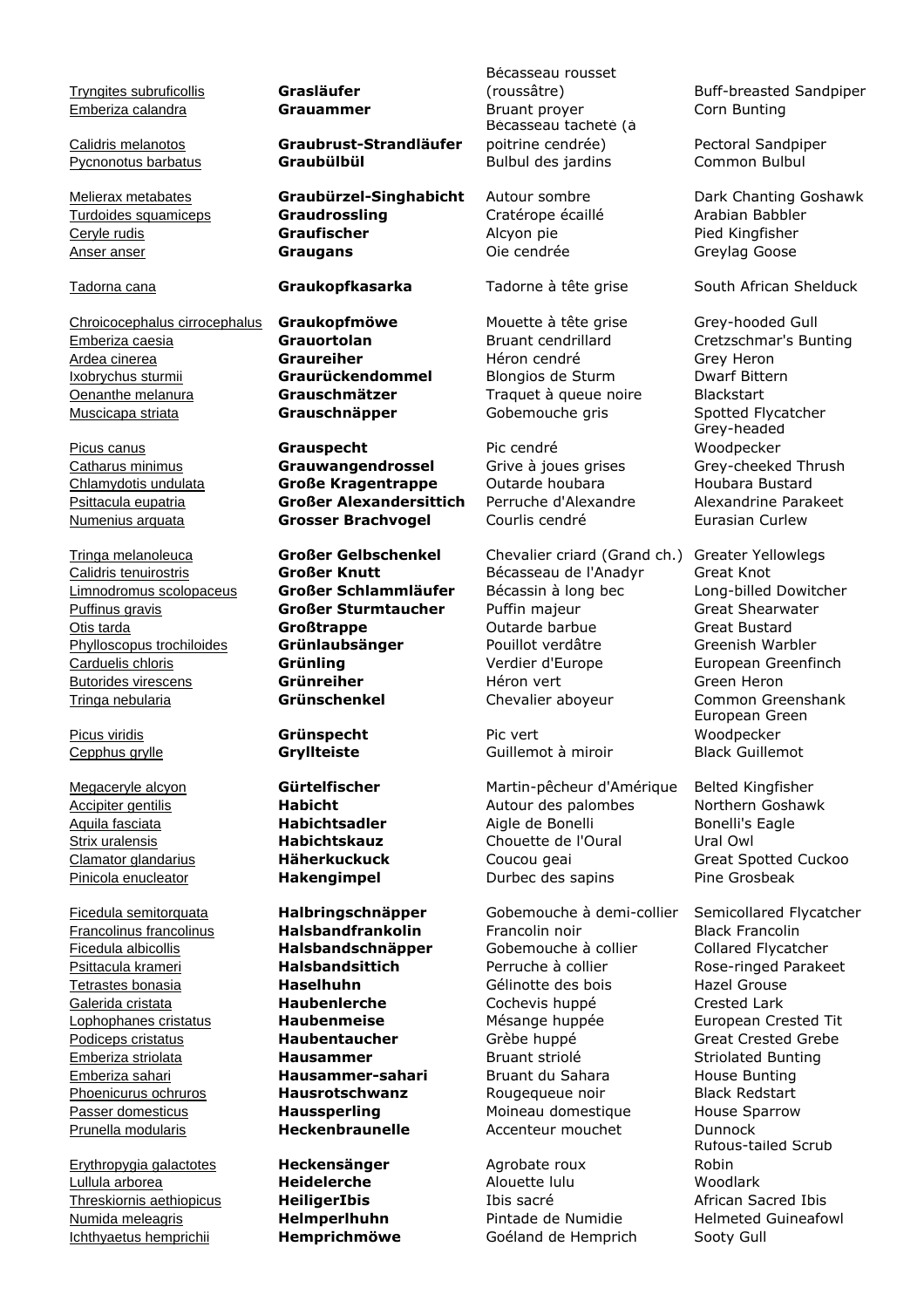Branta hutchinsii

Chen canagica **Kaisergans** Oie empereur Emperor Goose Melanocorypha calandra **Kalanderlerche** Alouette calandre Calandra Lark

Phylloscopus canariensis Dendroica striata **Kappenwaldsänger** Paruline rayée

Oena capensis **Kaptäubchen**

Charadrius vociferus

Coccothraustes coccothraustes **Kernbeisser** Gros-bec casse-noyaux Hawfinch Vanellus vanellus **Kiebitz** Vanneau huppé Northern Lapwing Pluvialis squatarola **Kiebitzregenpfeifer** Pluvier argenté Grey Plover Loxia pytyopsittacus **Kiefernkreuzschnabel** Bec-croisé perroquet Parrot Crossbill Sylvia curruca **Klappergrasmücke** Sitta europaea **Kleiber Kleiber** Sittelle torchepot Eurasian Nuthatch

Acridotheres tristis **Hirtenmaina** Martin triste Martin triste Common Myna Charadrius pecuarius **Hirtenregenpfeifer** Gravelot pâtre Kittlitz's Plover Cygnus olor **Höckerschwan** Cygne tuberculé Mute Swan Columba oenas **Hohltaube** Pigeon colombin Stock Dove **Cuculus optatus <b>Horsfieldkuckuck** Coucou oriental Limosa haemastica **Hudsonschnepfe** Barge hudsonienne Hudsonian Godwit **Hutschins Zwergkanadagans** Bernache de Hutchins Cackling Goose

Saxicola dacotiae **Kanarenschmätzer** Tarier des Canaries **Kanarenzilpzalp-**

Pterodroma feae **Kapverden-Sturmvogel** Pétrel gongon Fea's Petrel Carpodacus erythrinus **Karmingimpel** Roselin cramoisi Common Rosefinch Tetraogallus caspius **Kaspikönigshuhn** Tétraogalle de Perse Caspian Snowcock Dumetella carolinensis **Katzendrossel** Moqueur chat Grey Catbird Lyrurus mlokosiewiczi **Kaukasusbirkhuhn** Tétras du Caucase Caucasian Grouse Tetraogallus caucasicus **Kaukasuskönigshuhn** Tétraogalle du Caucase Caucasian Snowcock **Keilschwanz-Regenpfeifer** Gravelot kildir Killdeer

### Aythya affinis **Kleine Bergente**

Tringa flavipes **Kleiner Gelbschenkel**

Phylloscopus ibericus **Iberienzilpzalp** Pouillot ibérique Iberian Chiffchaff Passerina cyanea **Indigofink** Passerin indigo Indigo Bunting Lanius isabellinus **Isabellenwuerger** Pie-grièche isabelle Isabelline Shrike Oenanthe isabellina **Isabellschmätzer** Traquet isabelle Isabelline Wheatear Passer italiae **Italiensperling** Moineau cisalpin Italian Sparrow Cinnyris osea **Jerichonektarvogel** Souimanga de Palestine Palestine Sunbird Grus virgo **Jungfernkranich** Grue demoiselle Demoiselle Crane Junco hyemalis **Junko** Junco ardoisé Dark-eyed Junco Sitta ledanti **Kabylenkleiber** Sitelle kabyle Kabylie Nuthatch Aquila verreauxii **Kaffernadler** Aigle de Verreaux verreaux's Eagle Apus caffer **Kaffernsegler** Martinet cafre White-rumped Swift

Fulica cristata **Kammbläßhuhn** Foulque caronculée (à crête) Red-knobbed Coot Philomachus pugnax **Kampfläufer** Combattant varié Ruff Branta canadensis **Kanadagans** Bernache du Canada Canada Goose Grus canadensis **Kanadakranich** Grue du Canada Sandhill Crane Serinus canaria **Kanarengirlitz** Serin des Canaries Atlantic Canary Cyanistes teneriffae **Kanarenmeise** Mésange nord-africaine African Blue Tit Anthus berthelotii **Kanarenpieper** Pipit de Berthelot Berthelot's Pipit

Asio capensis **Kapohreule** Hibou du Cap Marsh Owl Emberiza melanocephala **Kappenammer** Bruant mélanocéphale Black-headed Bunting Lophodytes cucullatus **Kappensäger** Harle couronné Hooded Merganser **Oenanthe monacha Kappenschmätzer** Traquet à capuchon Hooded Wheatear<br>
<u>Dendroica striata</u> **Kappenwaldsänger** Paruline rayée Blackpoll Warbler Tourterelle masquée (Tourtelette) Namaqua Dove

Fuligule à tête noire (Petit ful.) Lesser Scaup Chevalier à pattes jaunes (Petit ch.) Lesser Yellowlegs Limnodromus griseus **Kleiner Schlammläufer** Bécassin à bec court (roux) Short-billed Dowitcher Porzana parva **Kleines Sumpfhuhn** Marouette poussin Little Crake

Larus fuscus **Heringsmöwe** Goéland brun Lesser Black-backed Gull

Aquila heliaca **Kaiseradler** Aigle impérial Eastern Imperial Eagle

Canary Islands Stonechat

**canariensis Pouillot des Canaries** Canary Islands Chiffchaff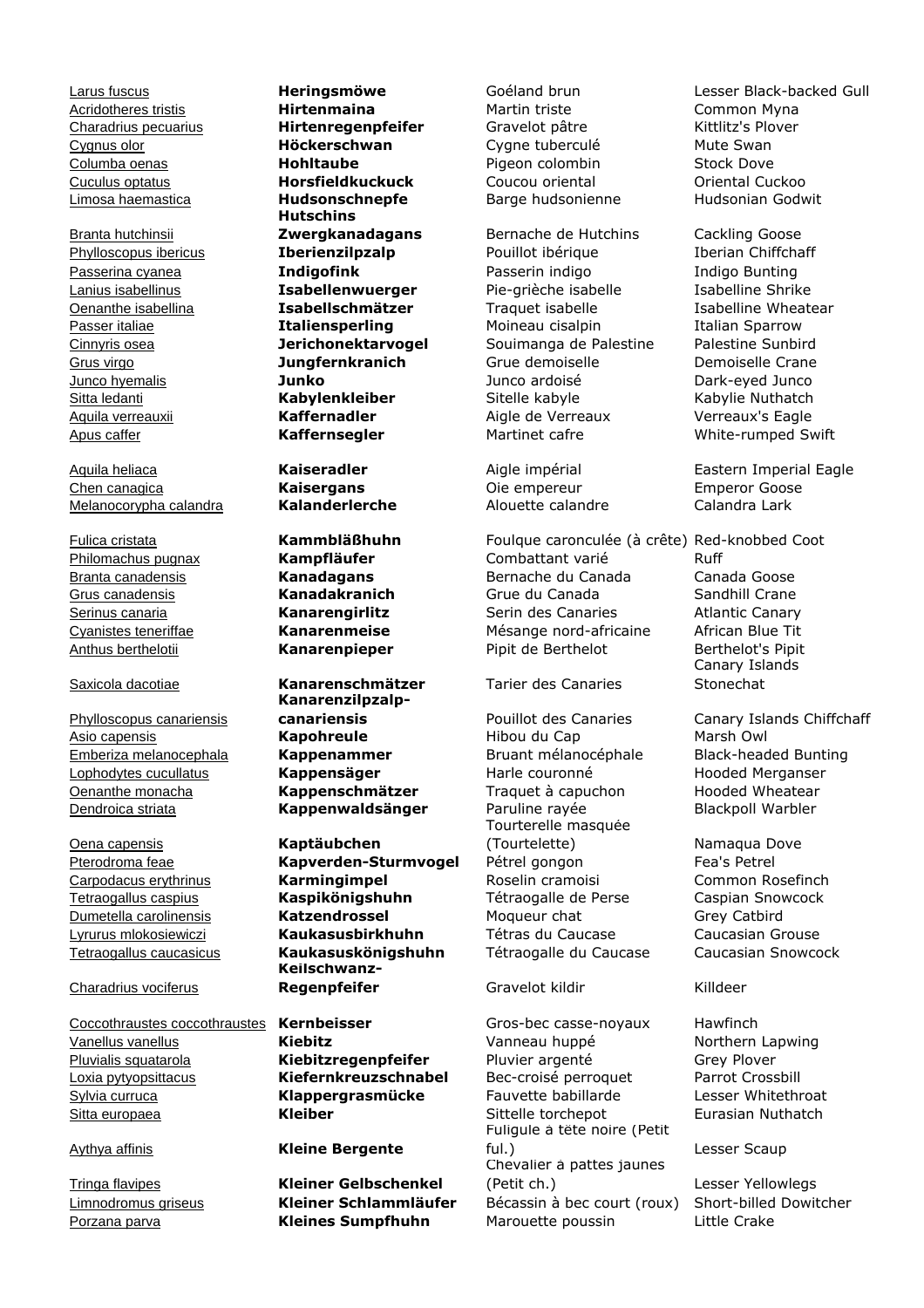|                                  |                                                |                                                      | Lesser Spotted                               |
|----------------------------------|------------------------------------------------|------------------------------------------------------|----------------------------------------------|
| Dendrocopos minor                | Kleinspecht                                    | Pic épeichette                                       | Woodpecker                                   |
| Puffinus baroli                  | Kleinsturmtaucher-baroli Puffin de Macaronésie |                                                      | <b>Barolo Shearwater</b>                     |
| <b>Mniotilta varia</b>           | Kletterwaldsänger                              | Paruline noir et blanc                               | Black-and-white Warbler                      |
| Sitta tephronota                 | Klippenkleiber                                 | Sittelle des rochers                                 | Eastern Rock Nuthatch                        |
| Ramphocoris clotbey              | <b>Knackerlerche</b>                           | Alouette de Clotbey                                  | Thick-billed Lark                            |
| Anas querquedula                 | <b>Knäkente</b>                                | Sarcelle d'été                                       | Garganey                                     |
| Calidris canutus                 | Knutt                                          | Bécasseau maubèche                                   | Red Knot                                     |
| Parus major                      | <b>Kohlmeise</b>                               | Mésange charbonnière                                 | <b>Great Tit</b>                             |
| Netta rufina                     | Kolbenente                                     | Nette rousse                                         | Red-crested Pochard                          |
| Corvus corax                     | <b>Kolkrabe</b>                                | Grand Corbeau                                        | Northern Raven                               |
| Syrmaticus reevesii              | Königsfasan                                    | Faisan vénéré                                        | Reeves's Pheasant                            |
| Thalasseus maximus               | Königsseeschwalbe                              | Sterne royale                                        | Royal Tern                                   |
| Ichthyaetus audouinii            | Korallenmöwe                                   | Goéland d'Audouin                                    | Audouin's Gull                               |
| Phalacrocorax carbo              | Kormoran                                       | <b>Grand Cormoran</b>                                | <b>Great Cormorant</b>                       |
| Circus cyaneus                   | <b>Kornweihe</b>                               | <b>Busard Saint-Martin</b>                           | Northern Harrier                             |
| Sitta whiteheadi                 | <b>Korsenkleiber</b>                           | Sittelle corse                                       | Corsican Nuthatch                            |
| Carduelis corsicana              | Korsischer Zitronengirlitz Venturon corse      |                                                      | Corsican Finch                               |
| Alle alle                        | <b>Krabbentaucher</b>                          | Mergule nain                                         | Little Auk                                   |
| <b>Histrionicus histrionicus</b> | <b>Kragenente</b>                              | Arlequin plongeur                                    | Harlequin Duck                               |
| Phalacrocorax aristotelis        | Krähenscharbe                                  | Cormoran huppé                                       | European Shag                                |
| Grus grus                        | <b>Kranich</b>                                 | Grue cendrée                                         | Common Crane                                 |
| Pelecanus crispus                | Krauskopfpelikan                               | Pélican frisé                                        | Dalmatian Pelican                            |
| Anas crecca                      | <b>Krickente</b>                               | Sarcelle d'hiver                                     | Eurasian Teal                                |
| Pluvianus aegyptius              | Krokodilwächter                                | Pluvian fluviatile                                   | Egyptian Plover                              |
| Pterocles coronatus              | Kronenflughuhn                                 | Ganga couronné                                       | <b>Crowned Sandgrouse</b><br>Eastern Crowned |
| Phylloscopus coronatus           | Kronenlaubsänger                               | Pouillot de Temminck                                 | Warbler                                      |
| Dendroica auduboni               | Kronwaldsänger                                 | Paruline à croupion jaune                            | Audubon's Warbler                            |
| Cuculus canorus                  | <b>Kuckuck</b>                                 | Coucou gris<br>Héron garde-boeufs                    | Common Cuckoo                                |
| <b>Bubulcus ibis</b>             | <b>Kuhreiher</b>                               | (d'Afrique)                                          | Western Cattle Egret                         |
| <b>Accipiter brevipes</b>        | Kurzfangsperber                                | Épervier à pieds courts                              | Levant Sparrowhawk                           |
| Anser brachyrhynchus             | Kurzschnabelgans                               | Oie à bec court                                      | Pink-footed Goose                            |
| Calandrella brachydactyla        | Kurzzehenlerche                                | Alouette calandrelle<br>Aigrette des récifs (à gorge | Greater Short-toed Lark                      |
| Egretta gularis                  | Küstenreiher                                   | blanche)                                             | Western Reef Heron                           |
| Sterna paradisaea                | Küstenseeschwalbe                              | Sterne arctique                                      | Arctic Tern                                  |
| Chroicocephalus ridibundus       | Lachmöwe                                       | Mouette rieuse                                       | <b>Black-headed Gull</b>                     |
| Gelochelidon nilotica            | Lachseeschwalbe                                | Sterne hansel                                        | Gull-billed Tern                             |
| Streptopelia risoria             | Lachtaube                                      | Tourterelle rieuse                                   | <b>African Collared Dove</b>                 |
| <b>Anthus similis</b>            | Langschnabelpieper                             | Pipit à long bec                                     | Long-billed Pipit                            |
| Calidris subminuta               | Langzehen-Strandläufer                         | Bécasseau à longs doigts                             | Long-toed Stint                              |
| Falco biarmicus                  | <b>Lannerfalke</b>                             | Faucon lanier                                        | Lanner Falcon                                |
| Poecile cinctus                  | Lapplandmeise                                  | Mésange lapone                                       | Grey-headed Chickadee                        |
| <b>Cyanistes cyanus</b>          | <b>Lasurmeise</b>                              | Mésange azurée                                       | Azure Tit                                    |
| Turnix sylvaticus                | Laufhühnchen                                   | (d'Andalousie)                                       | Common Buttonquail                           |
| Anas clypeata                    | Löffelente                                     | Canard souchet                                       | Northern Shoveler                            |
| Platalea leucorodia              | Löffler                                        | Spatule blanche                                      | Eurasian Spoonbill                           |
| Columba junoniae                 | Lorbeertaube                                   | Pigeon des lauriers                                  | Laurel Pigeon                                |
| Pterodroma madeira               | Madeirasturmvogel                              | Pétrel de Madère                                     | Zino's Petrel                                |
|                                  |                                                |                                                      | Band-rumped Storm                            |
| Oceanodroma castro               | <b>Madeira-Wellenlaeufer</b>                   | Océanite de Castro                                   | Petrel                                       |
| Euodice malabarica               | Malabarfasänchen                               | Capucin bec-de-plomb                                 | Indian Silverbill                            |
| Aix galericulata                 | <b>Mandarinente</b>                            | Canard mandarin                                      | Mandarin Duck                                |
| <b>Butorides striata</b>         | Mangrovereiher                                 | Héron strié                                          | <b>Striated Heron</b>                        |
|                                  |                                                |                                                      |                                              |
| Larus marinus                    | <b>Mantelmöwe</b>                              | Goéland marin                                        | Great Black-backed Gull                      |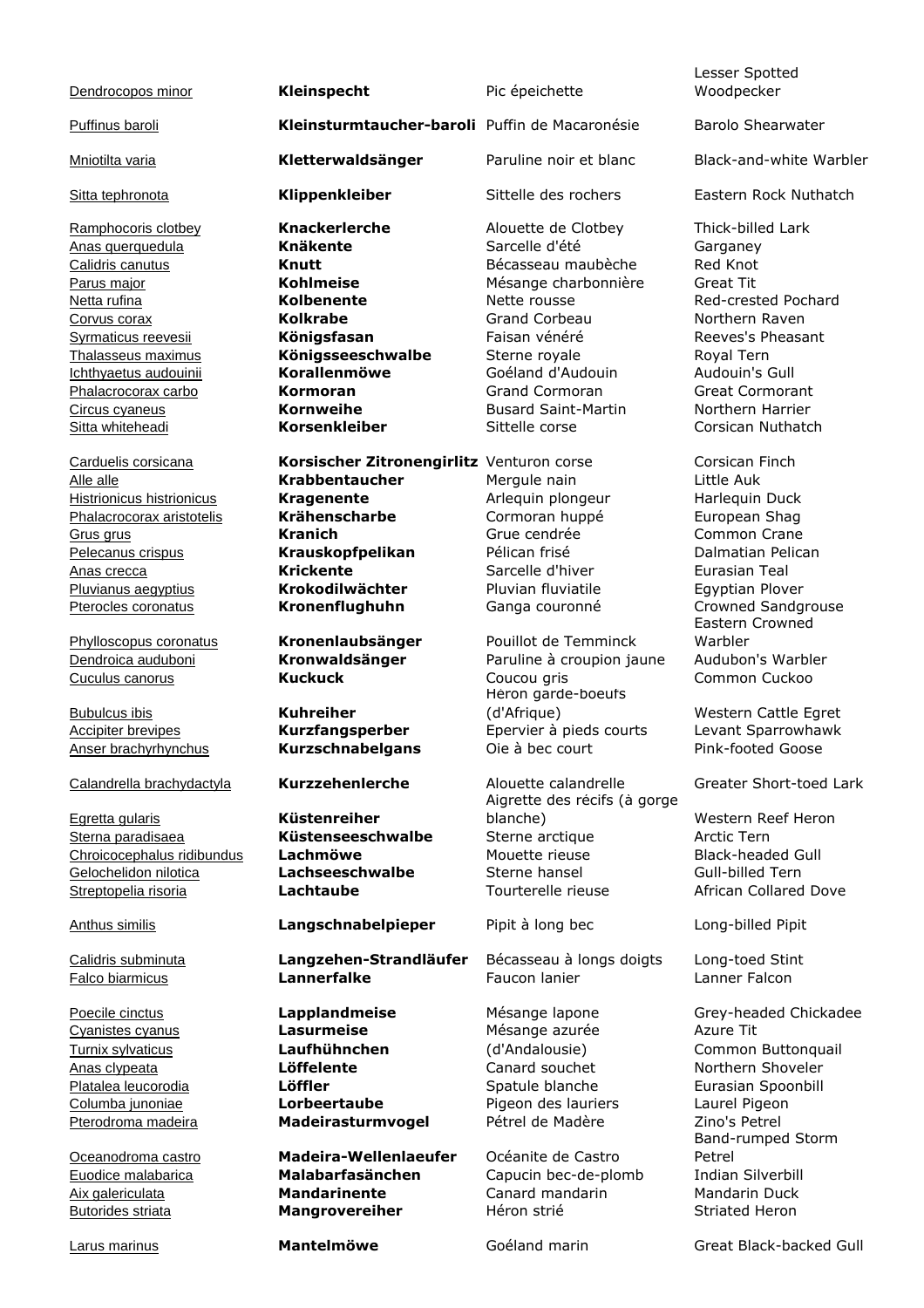Ploceus manyar **Manyarweber** Tisserin manyar Streaked Weaver Acrocephalus melanopogon **Mariskensänger** Lusciniole à moustaches Moustached Warbler Marmaronetta angustirostris **Marmelente** (Marmaronette) Marbled Duck Emberiza spodocephala **Maskenammer** Bruant masqué Black-faced Bunting Sylvia ruppeli **Maskengrasmücke** Fauvette de Rüppell Rüppell's Warbler Lanius nubicus **Maskenwürger** Pie-grièche masquée Masked Shrike Tichodroma muraria **Mauerläufer** Tichodrome échelette Wallcreeper Apus apus **Mauersegler** Martinet noir Common Swift Buteo buteo **Mäusebussard** Buse variable Common Buzzard

Egretta (casmerodius) intermedia **Mittelreiher** Aigrette intermédiaire Intermediate Egret

**Dendrocopos medius Mittelspecht** Pic mar

Luscinia megarhynchos **Nachtigall** Rossignol philomèle Common Nightingale

Lanius phoenicuroides

Anas americana

Botaurus lentiginosus

Calidris maritima **Meerstrandläufer** Bécasseau violet Purple Sandpiper

Phylloscopus plumbeitarsus **Middendorff-Laubsänger** Turdus viscivorus **Misteldrossel** Grive draine Mistle Thrush Larus michahellis **Mittelmeermöwe** Goéland leucophée Yellow-legged Gull Oenanthe hispanica **Mittelmeerschmätzer** Traquet oreillard Black-eared Wheatear Puffinus yelkouan **Mittelmeersturmtaucher** Puffin yelkouan Yelkouan Shearwater

### Saxicola caprata **Mohrenschwarzkehlchen** Tarier pie Pied Bush Chat

Aegypius monachus **Mönchsgeier** Vautour moine Cinereous Vulture Sylvia atricapilla **Mönchsgrasmücke** Fauvette à tête noire Eurasian Blackcap Myiopsitta monachus **Mönchsittich** Conure veuve Monk Parakeet Bucanetes mongolicus **Mongolengimpel** Roselin de Mongolie Mongolian Finch Charadrius mongolus **Mongolenregenpfeifer** Gravelot mongol Lesser Sand Plover Aythya nyroca **Moorente Moorente** Fuligule nyroca Ferruginous Duck<br>Lagopus lagopus **Moorschneehuhn** Lagopède des saules Willow Ptarmigan Lagopus lagopus **Moorschneehuhn** Lagopède des saules Charadrius morinellus **Mornellregenpfeifer** Pluvier guignard Eurasian Dotterel

Nycticorax nycticorax **Nachtreiher** Bihoreau gris **Neuntöterphoenicuroides Nordamerikanische Pfeifente Nordamerikanische Rohrdommel** Butor d'Amérique American Bittern

Caprimulgus nubicus **Nubischer Ziegenmelker** Engoulevent de Nubie Nubian Nightjar Phalaropus lobatus **Odinshühnchen** Phalarope à bec étroit Red-necked Phalarope Torgos tracheliotus **Ohrengeier** Vautour oricou Lappet-faced Vulture Eremophila alpestris **Ohrenlerche** Alouette haussecol Horned Lark Podiceps auritus **Chrentaucher** Grèbe esclavon Horned Grebe Hippolais olivetorum **Olivenspötter** Hypolaïs des oliviers Olive-tree Warbler Glareola maldivarum **Orientbrachschwalbe** Glaréole orientale Oriental Pratincole

Delichon urbicum **Mehlschwalbe** Hirondelle de fenêtre Common House Martin Parula americana **Meisenwaldsänger** Paruline à collier **Northern Parula** Falco columbarius **Merlin** Faucon émerillon Merlin Pouillot à pattes sombres (à deux barres) Two-barred Warbler

Passer moabiticus **Moabsperling** Moineau de la mer Morte Dead Sea Sparrow Melanocorypha yeltoniensis **Mohrenlerche** Alouette nègre Black Lark

Nandayus nenday **Nandaysittich** Conure nanday Nanday Parakeet Turdus naumanni **Naumann-Drossel** Grive de Naumann Naumann's Thrush Corvus cornix **Nebelkrähe** Corneille mantelée Hooded Crow Lanius collurio **Neuntöter** Pie-grièche écorcheur Red-backed Shrike Pie-grièche du Turkestan (à queue rousse) Red-tailed Shrike Alopochen aegyptiaca **Nilgans** Ouette d'Égypte Egyptian Goose Mycteria ibis **Nimmersatt** Tantale ibis Yellow-billed Stork Oenanthe pleschanka **Nonnenschmätzer** Traquet pie Pied Wheatear Canard à front blanc (d'Amérique) American Wigeon

Buteo buteo vulpinus **Mäusebussard-vulpinus** Buse des steppes Western Steppe Buzzard

Mergus serrator **Mittelsäger** Harle huppé Red-breasted Merganser Middle Spotted Woodpecker

Thalassarche melanophris **Mollymauk** Albatros à sourcils noirs Black-browed Albatross Black-crowned Night Heron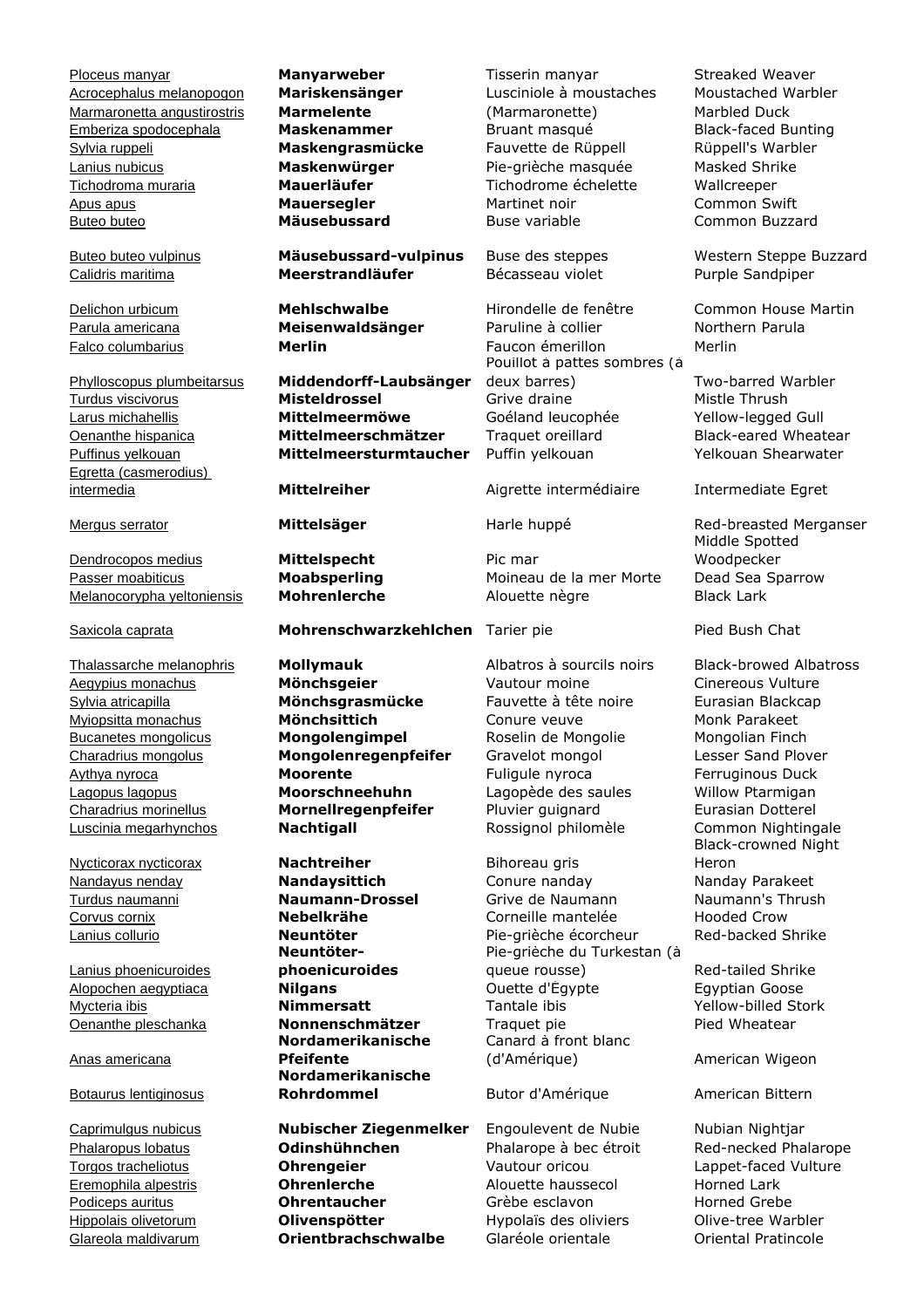Sylvia crassirostris

Sylvia hortensis

Anthus rubescens **Pazifikpieper**

Larus glaucoides **Polarmöwe**

Aegolius funereus **Rauhfusskauz**

Turdoides altirostris **Rieddrossling** Cratérope d'Irak Iraq Babbler

Streptopelia orientalis **Orientturteltaube** Tourterelle orientale Oriental Turtle Dove **Orpheusgrasmücke-Orpheusgrasmückehortensis** Fauvette orphée Hippolais polyglotta **Orpheusspötter** Hypolaïs polyglotte Melodious Warbler Emberiza hortulana **Ortolan** Bruant ortolan Ortolan Bunting Emberiza pallasi **Pallas-Ammer** Bruant de Pallas Pallas's Reed Bunting Spilopelia senegalensis **Palmtaube** Tourterelle maillée Laughing Dove Fratercula arctica **Papageitaucher** Macareux moine Atlantic Puffin

Apus pacificus **Pazifiksegler** Martinet de Sibérie Fork-tailed Swift Pluvialis fulva **Goldregenpfeifer** Pluvier fauve Pacific Golden Plover Ammoperdix griseogularis **Persisches Wüstenhuhn** Perdrix si-si See-see Partridge Anthus gustavi **Petschorapieper** Pipit de la Petchora Pechora Pipit Anas penelope **Pfeifente** Canard siffleur Eurasian Wigeon Agapornis fischeri **Pfirsichköpfchen** Inséparable de Fischer Fischer's Lovebird Limosa lapponica **Pfuhlschnepfe** Barge rousse Bar-tailed Godwit

Caprimulgus aegyptius **Pharaonenziegenmelker** Engoulevent du désert Egyptian Nightjar Seiurus aurocapilla **Pieperwaldsänger** Paruline couronnée Ovenbird

Gavia arctica **Prachttaucher** Plongeon arctique Black-throated Loon Bartramia longicauda **Prärieläufer** Bartramie des champs Upland Sandpiper Leucophaeus pipixcan **Präriemöwe** Mouette de Franklin Franklin's Gull Sylvia undata **Provencegrasmücke** Fauvette pitchou Dartford Warbler Porphyrio porphyrio **Purpurhuhn** Talève sultane Purple Swamphen Ardea purpurea **Purpurreiher** Héron pourpré Purple Heron Corvus corone **Rabenkrähe** Corneille noire Carrion Crow Ardeola ralloides **Rallenreiher** Crabier chevelu Squacco Heron Hydroprogne caspia **Raubseeschwalbe** Sterne caspienne Caspian Tern

Lanius meridionalis **Raubwürger-meridionalis** Pie-grièche méridionale Southern Grey Shrike Hirundo rustica **Rauchschwalbe** Hirondelle rustique Barn Swallow

Aythya collaris **Ringschnabelente**

Alauda gulgula **Orientfeldlerche** Alouette gulgule Oriental Skylark

Pipit farlousane (d'Amérique) Buff-bellied Pipit

Somateria fischeri **Plüschkopfente** Eider à lunettes Spectacled Eider and the Spectacled Eider and the Spectacled Eider and the Spectacled Eider and the Spectacled Eider and the Sizerin blanchâtre and the Arctic Redpoll an Carduelis hornemanni **Polar-Birkenzeisig** Sizerin blanchâtre Arctic Redpoll Goéland à ailes blanches (arctique) **Iceland Gull** Somateria spectabilis **Prachteiderente** Eider à tête grise King Eider

Lanius excubitor **Raubwürger** Pie-grièche grise Great Grey Shrike

Chouette de Tengmalm (Nyctale) Boreal Owl Perdix perdix **Rebhuhn** Perdrix grise Grey Partridge Numenius phaeopus **Regenbrachvogel** Courlis corlieu Whimbrel Aythya fuligula **Reiherente** Fuliqule morillon Tufted Duck **Dromas ardeola Reiherläufer** Drome ardéole Crab-plover

Phoenicurus erythrogastrus **Riesenrotschwanz** Rougequeue de Güldenstädt Güldenstädt's Redstart Aythya valisineria **Riesentafelente** Fuligule à dos blanc Canvasback Turdus torquatus **Ringdrossel** Merle à plastron Ring Ouzel Branta bernicla **Ringelgans** Bernache cravant Brant Goose

Fuligule à bec cerclé (à collier) Ring-necked Duck Larus delawarensis **Ringschnabelmöwe** Goéland à bec cerclé Ring-billed Gull

**crossirostris** Fauvette orphéane Eastern Orphean Warbler Western Orphean Warbler

Oriolus oriolus **Pirol** Loriot d'Europe Eurasian Golden Oriole

Fregata magnificens **Prachtfregattvogel** Frégate superbe Magnificent Frigatebird

Buteo lagopus **Rauhfußbussard** Buse pattue Rough-legged Buzzard

Cursorius cursor **Rennvogel** Courvite isabelle Cream-colored Courser

Columba palumbus **Ringeltaube** Pigeon ramier Common Wood Pigeon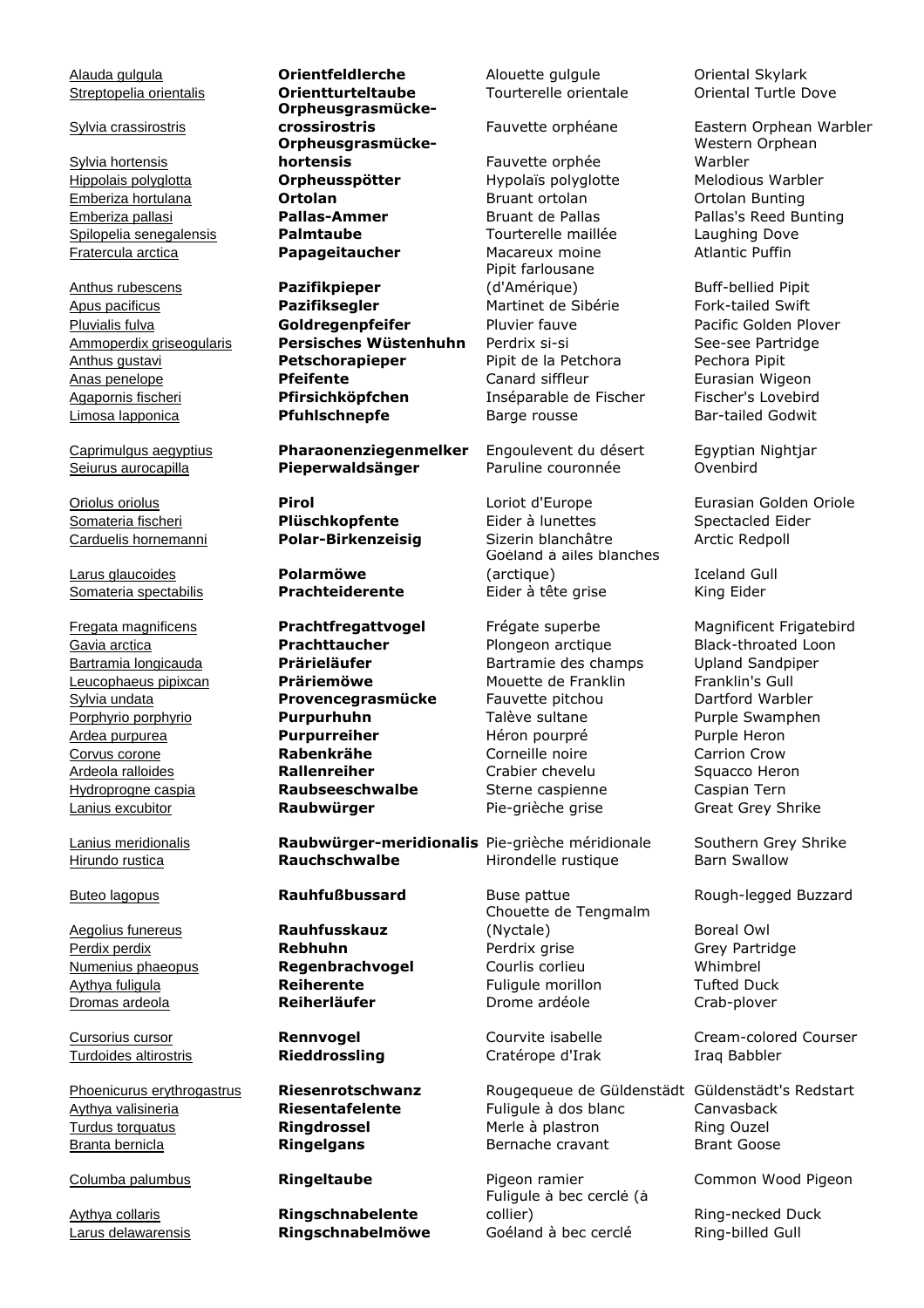Cecropis daurica **Rötelschwalbe** Hirondelle rousseline Red-rumped Swallow

Falco vespertinus **Rotfussfalke** Faucon kobez Red-footed Falcon Branta ruficollis **Rothalsgans** Bernache à cou roux Red-breasted Goose Podiceps grisegena **Rothalstaucher** Grèbe jougris

Oenanthe chrysopygia

Luscinia calliope **Rubinkehlchen** Eremophila bilopha **Saharaohrenlerche** Alouette bilophe Temminck's Lark

Rhodostethia rosea **Rosenmöwe** Mouette de Ross (rosée) Ross's Gull Sterna dougallii **Rosenseeschwalbe** Sterne de Dougall Roseate Tern Pastor roseus **Rosenstar Rosenstar** Etourneau roselin Rosy Starling Oenanthe xanthoprymna **Rostbürzelschmätzer** Traquet kurde Kurdistan Wheatear Turdus eunomus **Rostflügeldrossel** Grive à ailes rousses Dusky Thrush Tadorna ferruginea **Rostgans** Tadorne casarca Ruddy Shelduck Vireo olivaceus **Rotaugenvireo** Viréo à oeil rouge Red-eyed Vireo Turdus iliacus **Rotdrossel** Grive mauvis Redwing Emberiza rutila **Rötelammer** Bruant roux Chestnut Bunting Falco naumanni **Rötelfalke** Faucon crécerellette Lesser Kestrel Pelecanus rufescens **Rötelpelikan** Pélican gris Pink-backed Pelican

Glareola pratincola **Rotflügel-Brachschwalbe** Glaréole à collier Collared Pratincole

Caprimulgus ruficollis **Rothals-Ziegenmelker** Engoulevent à collier roux Red-necked Nightjar Alectoris rufa **Rothuhn** Perdrix rouge Red-legged Partridge Erithacus rubecula **Rotkehlchen** Rougegorge familier European Robin Turdus ruficollis **Rotkehldrossel** Grive à gorge rousse Red-throated Thrush Anthus cervinus **Rotkehlpieper** Pipit à gorge rousse Red-throated Pipit Calidris ruficollis **Rotkehl-Strandläufer** Bécasseau à cou roux Red-necked Stint Aythya americana **Rotkopfente** Fuligule à tête rouge Redhead Lanius senator **Rotkopfwürger** Pie-grièche à tête rousse Woodchat Shrike Vanellus indicus **Rotlappenkiebitz** Vanneau indien Red-wattled Lapwing Milvus milvus **Rotmilan** Milan royal Red Kite Tringa totanus **Rotschenkel** Chevalier gambette Common Redshank Phaethon aethereus **Rotschnabel-Tropikvogel** Phaéton à bec rouge Red-billed Tropicbird **Rotschwanz-Steinschmätzerchrysopygia** Traquet de Perse Red-tailed Wheatear<br> **Rotstirngirlitz** Serin à front rouge Red-fronted Serin **Serinus pusillus <b>Rotstirngirlitz** Serin à front rouge

Thalasseus bengalensis **Rüppellseeschwalbe** Sterne voyageuse Lesser Crested Tern Cercotrichas podobe **Rußheckensänger** Agrobate podobé Black Scrub Robin Onychoprion fuscatus **Rußseeschwalbe** Sterne fuligineuse Sooty Tern Anser fabalis **Saatgans** Oie des moissons Taiga Bean Goose Corvus frugilegus **Saatkrähe** Corbeau freux Rook Recurvirostra avosetta **Säbelschnäbler** Avocette élégante

Botaurus stellaris **Rohrdommel** Butor étoilé Eurasian Bittern Locustella luscinioides **Rohrschwirl** Locustelle luscinioïde Savi's Warbler

Phoenicopterus ruber **Rosaflamingo** Flamant des Caraïbes American Flamingo Pelecanus onocrotalus **Rosapelikan** Pélican blanc Great White Pelican

Rhodopechys sanguineus **Rotflügel-Gimpel** Roselin à ailes roses

Calliope sibérienne (rossignol calliope) Siberian Rubythroat

Melanitta fusca **Samtente** Macreuse brune Velvet Scoter Sylvia melanocephala **Samtkopf-Grasmücke** Fauvette mélanocéphale Sardinian Warbler Calidris alba **Sanderling** Bécasseau sanderling Sanderling

Ammomanes cinctura **Sandlerche** Ammomane élégante Bar-tailed Lark

Emberiza schoeniclus **Rohrammer** Bruant des roseaux Common Reed Bunting

Circus aeruginosus **Rohrweihe** Busard des roseaux Western Marsh Harrier

Pheucticus ludovicianus **Rosenbrust-Kernknacker** Cardinal à poitrine rose Rose-breasted Grosbeak

Eurasian Crimsonwinged Finch

Oenanthe leucopyga **Saharaschmätzer** Traquet à tête blanche White-crowned Wheatear

Pterocles orientalis **Sandflughuhn** Ganga unibande Black-bellied Sandgrouse

Charadrius hiaticula **Sandregenpfeifer** Grand Gravelot Common Ringed Plover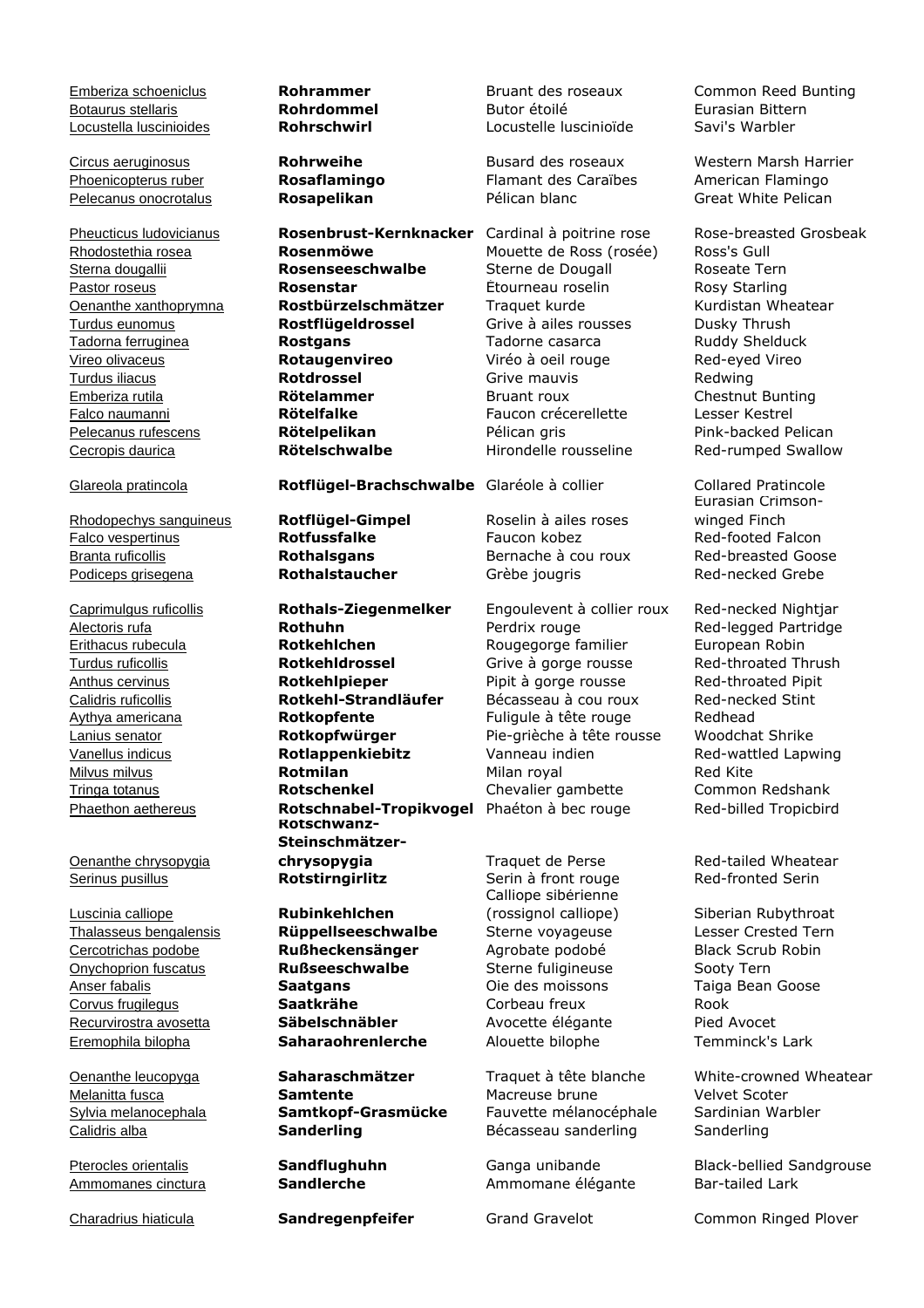Sylvia balearica

Acrocephalus schoenobaenus **Schilfrohrsänger** Phragmite des joncs Sedge Warbler Locustella fluviatilis **Schlagschwirl** Locustelle fluviatile River Warbler Tringa semipalmata **Schlammtreter** Chevalier semipalmé Willet

Plectrophenax nivalis **Schneeammer**

Callipepla californica **Schopfwachtel** Colin de Californie California Quail

Logopus lagopus scoticus

Loxia scotica

Saxicola rubicola Turdus atrogularis **Schwarzkehldrossel** Grive à gorge noire Black-throated Thrush Ichthyaetus melanocephalus **Schwarzkopfmöwe** Mouette mélanocéphale Mediterranean Gull

**Sardengrasmücke-**

Piranga olivacea **Scharlachtangare**

Tyto alba **Schleiereule** Effraie des clochers Western Barn Owl Stercorarius parasiticus **Schmarotzerraubmöwe** Labbe parasite Parasitic Jaeger Egretta thula **Schmuckreiher** Aigrette neigeuse Snowy Egret Thalasseus elegans **Schmuckseeschwalbe** Sterne élégante Elegant Tern Neophron percnopterus **Schmutzgeier** Vautour percnoptère Egyptian Vulture Setophaga ruticilla **Schnäpperwaldsänger** Paruline flamboyante American Redstart Anas strepera **Schnatterente** Canard chipeau Gadwall

# Chaetura pelagica **Schornsteinsegler** Martinet ramoneur Chimney Swift **Schottisches Moorschneehuhn** Lagopède d'Ecosse Red Grouse **Schottland-Kreuzschnabel** Bec-croisé d'Écosse Scottish Crossbill

**Schwarzkehlchenrubicola** Tarier pâtre **European Stonechat** 

Oxyura jamaicensis **Schwarzkopf-Ruderente** Érismature rousse Ruddy Duck Ploceus melanocephalus **Schwarzkopfweber** Tisserin à tête noire Black-headed Weaver Milvus migrans **Schwarzmilan** Milan noir Black Kite

Sylvia sarda **Sardengrasmücke** Fauvette sarde Marmora's Warbler

**balearica** Fauvette des Baléares Balearic Warbler Aquila rapax **Savannenadler** Aigle ravisseur Tawny Eagle

Tangara écarlate (Piranga é.) Scarlet Tanager Polysticta stelleri **Scheckente Steller's Eider de Steller's Eider** Steller's Eider Aquila clanga **Schelladler Schelladler** Aigle criard Greater Spotted Eagle (Alien Common Goldeneve and Common Goldeneve and Common Goldeneve Bucephala clangula **Schellente** Garrot à oeil d'or Common Goldeneye Zoothera sibirica **Schieferdrossel** Grive de Sibérie Siberian Thrush Falco concolor **Schieferfalke** Faucon concolore Sooty Falcon

Bruant des neiges (Plectrophane) Snow Bunting Bubo scandiacus **Schnee-Eule** Harfang des neiges Snowy Owl Chen caerulescens **Schneegans** Oie des neiges Snow Goose Grus leucogeranus **Schneekranich** Grue de Sibérie Siberian Crane

Aquila pomarina **Schreiadler** Aigle pomarin Lesser Spotted Eagle Sylvia melanothorax **Schuppengrasmücke** Fauvette de Chypre Cyprus Warbler Xema sabini **Schwalbenmöwe** Mouette de Sabine Sabine's Gull Aegithalos caudatus **Schwanzmeise** Mésange à longue queue Long-tailed Tit Lonchura malacca **Schwarzbauchnonne** Capucin à dos marron Chestnut Munia Glareola nordmanni **Brachschwalbe** Glaréole à ailes noires Black-winged Pratincole Podiceps nigricollis **Schwarzhalstaucher** Grèbe à cou noir Black-necked Grebe

Prunella atrogularis **Schwarzkehlbraunelle** Accenteur à gorge noire Black-throated Accentor

Calidris pusilla **Sandstrandläufer** Bécasseau semipalmé Semipalmated Sandpiper

Lanius schach **Schachwürger** Pie-grièche schach Long-tailed Shrike

Motacilla flava **Schafstelze** Bergeronnette printanière Western Yellow Wagtail

Circaetus gallicus **Schlangenadler** Circaète Jean-le-Blanc Short-toed Snake Eagle

Montifringilla nivalis **Schneesperling** Niverolle alpine White-winged Snowfinch

Pernis ptilorhynchus **Schopfwespenbussard** Bondrée orientale Crested Honey Buzzard

Milvus aegyptius **Schwarzmilan-aegyptius** Milan à bec jaune (d'Afrique) Yellow-billed Kite

Oenanthe lugens **Schwarzrückenschmätzer** Traquet deuil Mourning Wheatear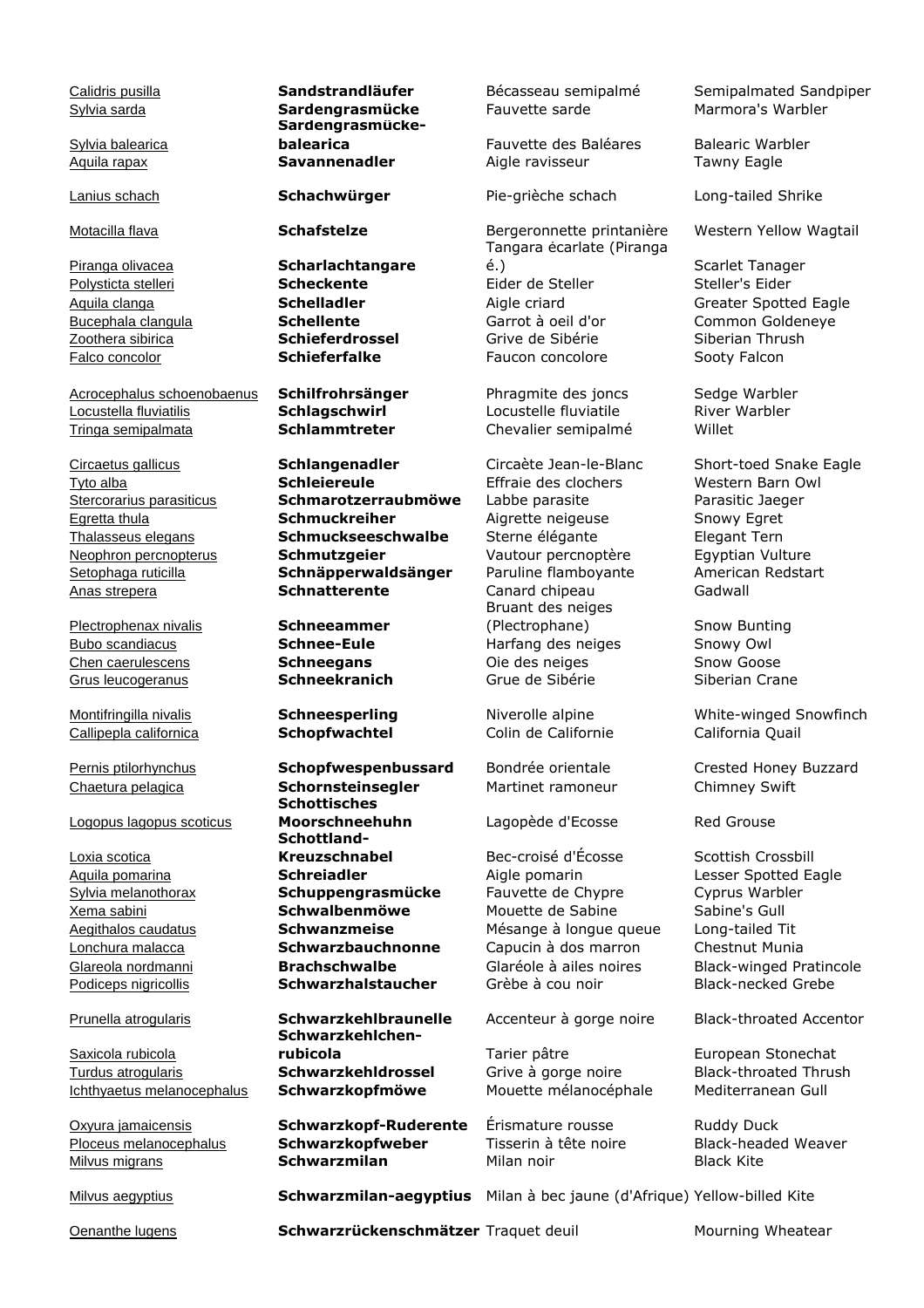Oenanthe halophila

Puffinus puffinus

Saxicola maurus Regulus madeirensis **Sommer-Goldhähnchen** Roitelet de Madère Madeira Firecrest

Bucephala islandica **Spatelente** Garrot d'Islande Barrow's Goldeneye Stercorarius pomarinus **Spatelraubmöwe** Labbe pomarin Pomarine Skua

Calidris acuminata

Vanellus spinosus **Spornkiebitz**

Hirundapus caudacutus **Stachelschwanzsegler** Martinet épineux

**Schwarzrücken-Steinschmätzer-halophila** Traquet halophile

Coccyzus erythropthalmus **Schwarzschnabelkuckuck** Coulicou à bec noir Black-billed Cuckoo **Schwarzschnabel-Sturmtaucher** Puffin des Anglais Manx Shearwater Cygnus atratus **Schwarzschwan** Cygne noir Black Swan Dryocopus martius **Schwarzspecht** Pic noir Black Woodpecker

**Siberisches** 

**Spitzschwanz-**

Lanius minor **Schwarzstirnwürger** Pie-grièche à poitrine rose Lesser Grey Shrike Ciconia nigra **Schwarzstorch** Cigogne noire Black Stork

Haliaeetus albicilla **Seeadler Seeadler** Pygargue à queue blanche White-tailed Eagle Acrocephalus paludicola **Seggenrohrsänger** Phragmite aquatique Aquatic Warbler Egretta garzetta **Seidenreiher** Aigrette garzette Little Egret Cettia cetti **Seidensänger** Bouscarle de Cetti Cetti's Warbler Bombycilla garrulus **Seidenschwanz** Jaseur boréal Bohemian Waxwing Hypocolius ampelinus **Seidenwürger** Hypocolius gris Hypocolius Hypocolius gris Hypocolius gris Hypocolius gris Hypocolius gris Hypocolius gris Hypocolius gris de Hypocolius gris de Hypocolius gris de Hypocolius gris de Hyp Lagonosticta senegala **Senegalamarant** Amarante du Sénégal Red-billed Firefinch<br>
<u>Burhinus senegalensis</u> **Senegaltriel Constanting Constant Constant Constant Constant Constant Constant Constant Senegaltriel Senegaltriel** Oedicnème du Sénégal Senegal Thick-knee

**Schwarzkehlchen** Tarier de Sibérie **Siberian Stonechat** Phylloscopus collybita tristis **Sibirien-Zilpzalp** Pouillot de Sibérie Siberian Chiffchaff Anas falcata **Sichelente** Canard à faucilles Falcated Duck Calidris ferruginea **Sichelstrandläufer** Bécasseau cocorli Curlew Sandpiper Plegadis falcinellus **Sichler Sichler** Ibis falcinelle Glossy Ibis Columba trocaz **Silberhalstaube** Pigeon trocaz Trocaz Pigeon Larus argentatus **Silbermöwe** Goéland argenté European Herring Gull Larus heuglini **Silbermöwe-heuglini** Goéland de Sibérie Siberian Gull Ardea alba **Silberreiher** Grande Aigrette Great Egret Melospiza melodia **Singammer** Bruant chanteur Song Sparrow Turdus philomelos **Singdrossel** Grive musicienne Song Thrush Cygnus cygnus **Singschwan** Cygne chanteur Whooper Swan Stercorarius skua **Skua** Grand Labbe Great Skua Merops orientalis **Smaragdspint** Guêpier d'Orient Green Bee-eater Regulus ignicapilla **Sommergoldhähnchen** Roitelet à triple bandeau Common Firecrest

Surnia ulula **Sperbereule** Chouette épervière Northern Hawk-Owl Gyps rueppellii **Sperbergeier** Vautour de Rüppell Rüppell's Vulture Sylvia nisoria **Sperbergrasmücke** Fauvette épervière Barred Warbler Glaucidium passerinum **Sperlingskauz** Chevêchette d'Europe Eurasian Pygmy Owl

Gallinago stenura **Spießbekassine** Bécassine à queue pointue Pin-tailed Snipe Anas acuta **Spiessente** Canard pilet Northern Pintail Pterocles alchata **Spießflughuhn** Ganga cata Pin-tailed Sandgrouse

**Strandläufer** Bécasseau à queue pointue Sharp-tailed Sandpiper

Calcarius lapponicus **Spornammer** Bruant lapon (Plectrophane) Lapland Longspur Vanneau éperonnné (à éperons) Spur-winged Lapwing Centropus senegalensis **Spornkuckuck** Coucal du Sénégal Senegal Coucal Anthus richardi **Spornpieper** Pipit de Richard Richard's Pipit Luscinia luscinia **Sprosser** Rossignol progné Thrush Nightingale

Western Mourning Wheatear

Tchagra senegalus **Senegaltschagra** Tchagra à tête noire Black-crowned Tchagra

Aquila adalberti **Spanischer Kaiseradler** Aigle ibérique Spanish Imperial Eagle

Accipiter nisus **Sperber** Épervier d'Europe Eurasian Sparrowhawk

Aratinga acuticaudata **Spitzschwanzsittich** Conure à tête bleue Blue-crowned Parakeet

White-throated Needletail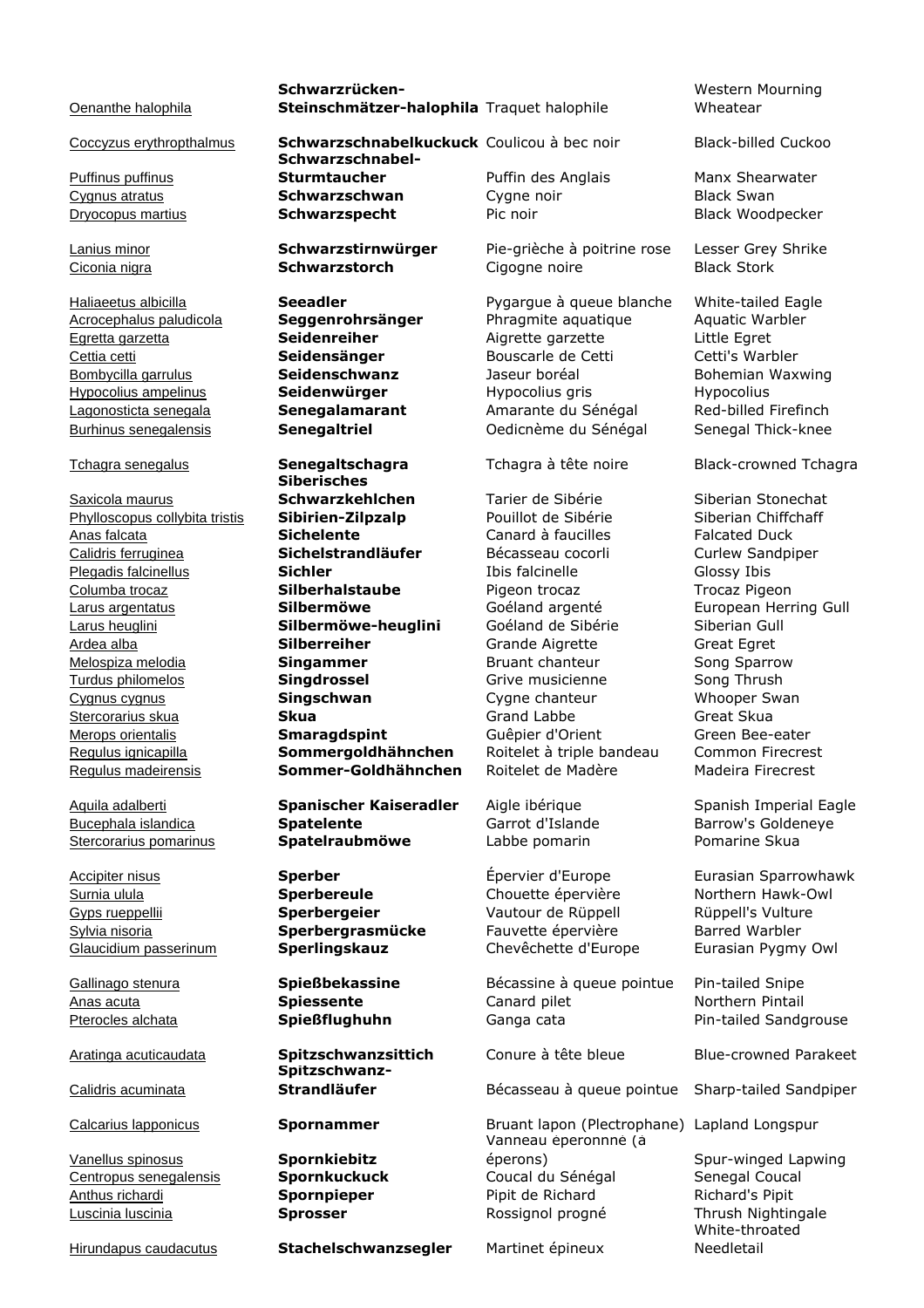Oenanthe seebohmi Circus macrourus **Steppenweihe** Busard pâle

Gavia stellata **Sterntaucher** Plongeon catmarin Red-throated Loon Carduelis carduelis **Stieglitz** Chardonneret élégant European Goldfinch Anas platyrhynchos **Stockente** Canard colvert Mallard Anthus petrosus **Strandpieper** Pipit maritime Eurasian Rock Pipit Anser indicus **Streifengans** Oie à tête barrée Bar-headed Goose Otus brucei **Streifenohreule** Petit-duc de Bruce Pallid Scops Owl Prinia gracilis **Streifenprinie** Prinia gracile Graceful Prinia

Larus canus **Sturmmöwe** Goéland cendré Mew Gull

Alca torda **Tordalk**

Monticola saxatilis **Steinrötel** Monticole de roche **Steinschmätzerseebohmi**

Oceanodroma monorhis **Swinhoewellenläufer** Océanite de Swinhoe Swinhoe's Storm Petrel Aythya ferina **Tafelente** Fuligule milouin Common Pochard

Sylvia mystacea **Tamariskengrasmücke** Fauvette de Ménétries Menetries's Warbler Nucifraga caryocatactes **Tannenhäher** Cassenoix moucheté Spotted Nutcracker Periparus ater **Tannenmeise** Mésange noire Coal Tit Gallinula chloropus **Teichhuhn** Gallinule poule-d'eau Common Moorhen

Acrocephalus scirpaceus **Teichrohrsänger** Rousserolle effarvatte Eurasian Reed Warbler Tringa stagnatilis **Teichwasserläufer** Chevalier stagnatile Marsh Sandpiper Calidris temminckii **Temminckstrandläufer** Bécasseau de Temminck Temminck's Stint Xenus cinereus **Terekwasserläufer** Chevalier bargette Terek Sandpiper Fringilla teydea **Teydefink** Pinson bleu Blue Chaffinch **Theklalerche** Cochevis de Thékla Thekla Lark Phalaropus fulicarius **Thorshühnchen** Phalarope à bec large Red Phalarope Phylloscopus humei **Tienschan-Laubsänger** Pouillot de Hume **Hume's Leaf Warbler**<br>Amandaya amandaya **Tigerfink** Bengali rouge Red Ayadayat Amandava amandava **Tigerfink** Bengali rouge

Sturnus vulgaris **Star** Étourneau sansonnet Common Starling Aquila chrysaetos **Steinadler** Aigle royal Golden Eagle Alectoris graeca **Steinhuhn** Perdrix bartavelle Rock Partridge Athene noctua **Steinkauz** Chevêche d'Athéna Little Owl Ammomanes deserti **Steinlerche** Ammomane isabelline Desert Lark Emberiza buchanani **Steinortolan** Bruant à cou gris Grey-necked Bunting

Oenanthe oenanthe **Steinschmätzer** Traquet motteux Northern Wheatear Traquet de Seebohm (du Maghreb) Seebohm's Wheatear Ptyonoprogne fuligula **Steinschwalbe** Hirondelle isabelline Rock Martin Petronia petronia **Steinsperling** Moineau soulcie Rock Sparrow Arenaria interpres **Steinwälzer** Tournepierre à collier Ruddy Turnstone Himantopus himantopus **Stelzenläufer** Échasse blanche Black-winged Stilt Aquila nipalensis **Steppenadler** Aigle des steppes Steppe Eagle Syrrhaptes paradoxus **Steppenflughuhn** Syrrhapte paradoxal Pallas's Sandgrouse Vanellus gregarius **Steppenkiebitz** Vanneau sociable Sociable Lapwing Anthus godlewskii **Steppenpieper** Pipit de Godlewski Blyth's Pipit

Locustella certhiola **Streifenschwirl** Locustelle de Pallas Locustella lanceolata **Strichelschwirl** Locustelle lancéolée Lanceolated Warbler Apus affinis **Stubbstjärtsegler** Martinet des maisons Little Swift

Poecile palustris **Sumpfmeise** Mésange nonnette Marsh Tit Asio flammeus **Sumpfohreule** Hibou des marais Short-eared Owl Acrocephalus palustris **Sumpfrohrsänger** Rousserolle verderolle Marsh Warbler

Pingouin torda (Petit pingouin) Razorbill Motacilla yarrellii **Trauer-Bachstelze** Bergeronnette de Yarrell Pied Wagtail Melanitta nigra **Trauerente** Macreuse noire Common Scoter

Rufous-tailed Rock Thrush

Acrocephalus stentoreus **Stern-Rohrsänger** Rousserolle stentor Clamorous Reed Warbler Pallas's Grasshopper Warbler

Calandrella rufescens **Stummellerche** Alouette pispolette Lesser Short-toed Lark

Hydrobates pelagicus **Sturmschwalbe** Océanite tempête European Storm Petrel

Limicola falcinellus **Sumpfläufer** Bécasseau falcinelle Broad-billed Sandpiper

Euplectes afer **Tahaweber** Euplecte vorabé Yellow-crowned Bishop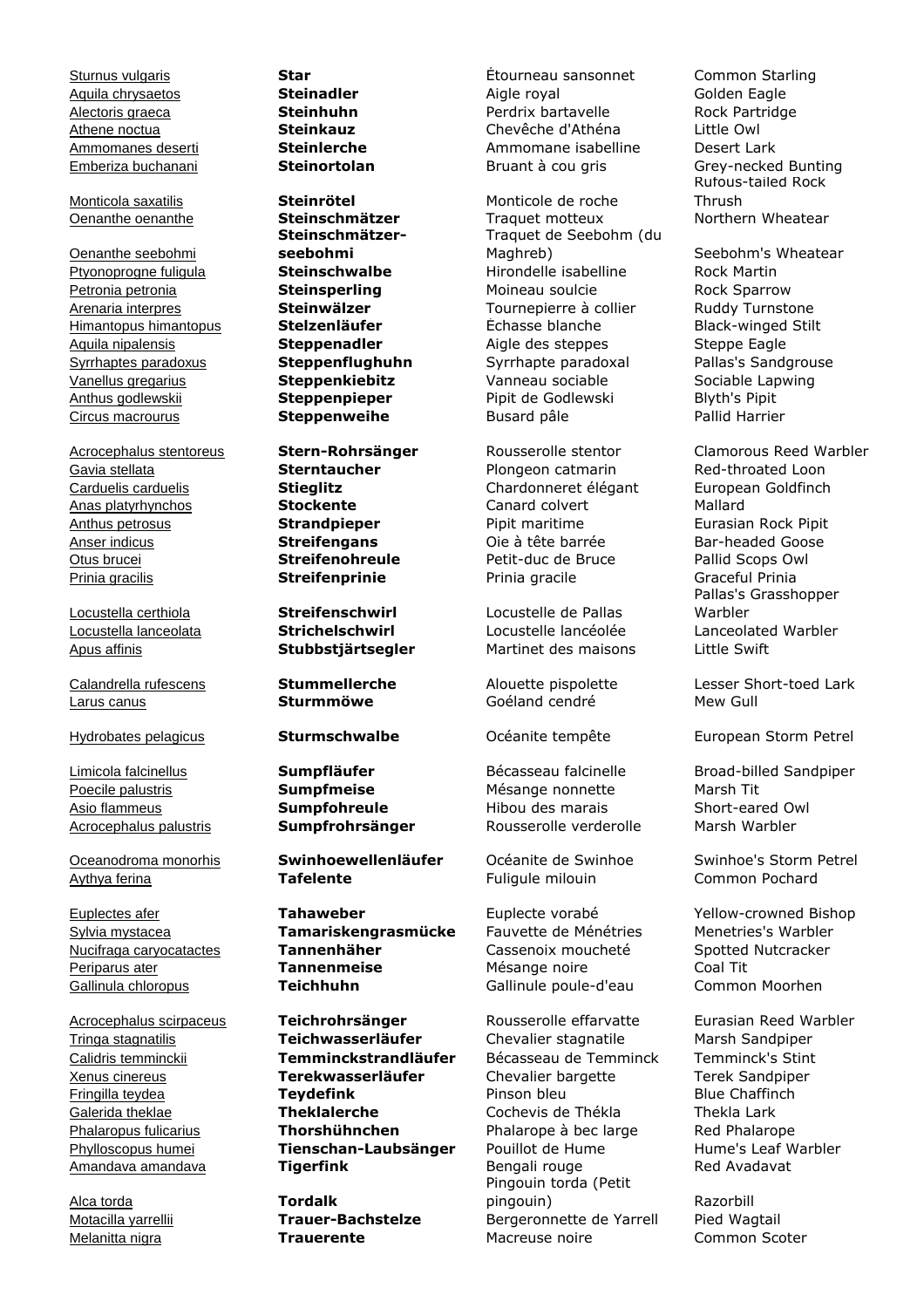Ficedula speculigera

Onychognathus tristramii **Tristramstar** Rufipenne de Tristram Tristram's Starling Pterocles senegallus **Tropfenflughuhn** Ganga tacheté Spotted Sandgrouse

Uria aalge **Trottellumme**

Geothlypis trichas **Weidengelbkehlchen** Paruline masquée Common Yellowthroat Poecile montanus **Weidenmeise** Mésange boréale Willow Tit Passer hispaniolensis **Weidensperling** Moineau espagnol Moineau Spanish Sparrow Pycnonotus leucotis **Weisohrbülbül** Bulbul à oreillons blancs White-eared Bulbul Ichthyaetus leucophthalmus **Weißaugenmöwe** Goéland à iris blanc White-eyed Gull Sylvia cantillans **Weißbart-Grasmücke** Fauvette passerinette Subalpine Warbler

### Oenanthe leucura **Trauerschmätzer** Traquet rieur Black Wheatear

**Trauerschnäpper-**

Pycnonotus xanthopygos **Vallombrosa-Bülbül** Bulbul d'Arabie White-spectacled Bulbul Colinus virginianus **Virginiawachtel** Colin de Virginie Northern Bobwhite Turdus pilaris **Wacholderdrossel** Grive litorne Fieldfare Phylloscopus nitidus **Wacholder-Laubsänger** Pouillot du Caucase Green Warbler Coturnix coturnix **Wachtel** Caille des blés Common Quail Crex crex **Wachtelkönig** Râle des genêts Corn Crake Emberiza rustica **Waldammer** Bruant rustique Rustic Bunting Certhia familiaris **Waldbaumläufer** Grimpereau des bois Eurasian Treecreeper Gallinago megala **Waldbekassine** Bécassine de Swinhoe Swinhoe's Snipe Strix aluco **Waldkauz** Chouette hulotte Tawny Owl Phylloscopus sibilatrix **Waldlaubsänger** Pouillot siffleur Wood Warbler Asio otus **Waldohreule** Hibou moyen-duc Long-eared Owl Anthus hodgsoni **Waldpieper** Pipit à dos olive Olive-backed Pipit Geronticus eremita **Waldrapp Waldrapp** Ibis chauve Northern Bald Ibis Scolopax rusticola **Waldschnepfe** Bécasse des bois Eurasian Woodcock Tringa ochropus **Waldwasserläufer** Chevalier cul-blanc Green Sandpiper Turdus migratorius **Wanderdrossel** Merle d'Amérique American Robin Falco peregrinus **Wanderfalke** Faucon pèlerin Peregrine Falcon

Chlidonias hybrida **Weißbart-Seeschwalbe** Guifette moustac Whiskered Tern Sula leucogaster **Weißbauchtölpel** Fou brun Brown Booby Turdus obscurus **Weißbrauendrossel** Grive obscure (Merle) Eyebrowed Thrush

Calidris fuscicollis **Weißbürzel-Strandläufer** Rhodospiza obsoleta **Weißflügelgimpel** Roselin de Lichtenstein Desert Finch Melanocorypha leucoptera **Weißflügellerche** Alouette leucoptère White-winged Lark

Chlidonias leucopterus **Weißflügel-Seeschwalbe** Guifette leucoptère White-winged Tern

**speculigera Gobemouche de l'Atlas** Atlas Flycatcher Chlidonias niger **Trauerseeschwalbe** Guifette noire Black Tern

Guillemot de Troïl (G. marmette) Common Murre Porzana porzana **Tüpfelsumpfhuhn** Marouette ponctuée Spotted Crake Emberiza cineracea **Türkenammer** Bruant cendré Cinereous Bunting Sitta krueperi **Türkenkleiber** Sittelle de Krüper Krüper's Nuthatch

Falco tinnunculus **Turmfalke** Faucon crécerelle Common Kestrel Limosa limosa **Eleccia de Limosa de Limosa de Limosa de Limosa de Limosa de Limosa de Limosa de Limosa de Limos<br>
Limosa limosa de Limosa de Limosa de Limosa de Limosa de Limosa de Limosa de Limosa de Limosa de Limosa de Li** Riparia riparia **Uferschwalbe** Hirondelle de rivage Sand Martin Bubo bubo **Uhu** Grand-duc d'Europe Eurasian Eagle-Owl Perisoreus infaustus **Unglückshäher** Mésangeai imitateur Siberian Jay

Rallus aquaticus **Wasserralle** Râle d'eau Water Rail

Bécasseau de Bonaparte (à croupion blanc) White-rumped Sandpiper

Ficedula hypoleuca **Trauerschnäpper** Gobemouche noir European Pied Flycatcher

Burhinus oedicnemus **Triel** Oedicnème criard Eurasian Stone-curlew

Streptopelia decaocto **Türkentaube** Tourterelle turque Eurasian Collared Dove Streptopelia turtur **Turteltaube** Tourterelle des bois European Turtle Dove

Picus vaillantii **Vaillantspecht** Pic de Levaillant Levaillant's Woodpecker

Cinclus cinclus **Wasseramsel** Cincle plongeur White-throated Dipper

Emberiza aureola **Weidenammer** Bruant auréole Yellow-breasted Bunting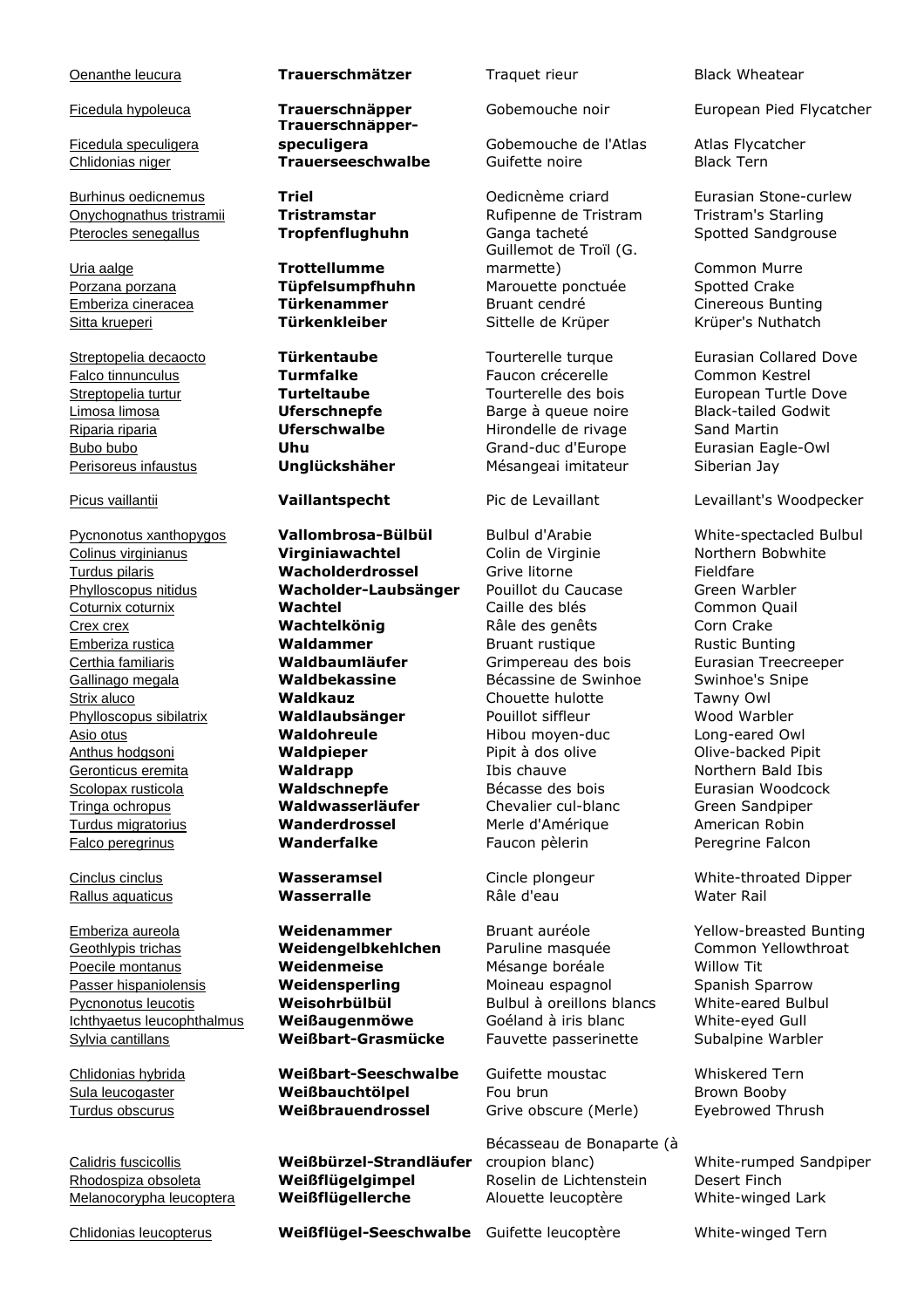### Pelagodroma marina

Sterna repressa

Sylvia deserti

**Scotocerca inquieta Wüstenprinie**<br> **Corvus ruficollis Wüstenrabe** 

Bombycilla cedrorum **Zedernseidenschwanz**

## **Weißgesicht-**

Dendrocopos leucotos **Weißrückenspecht** Pic à dos blanc

**Weißwangen-**

Upupa epops **Wiedehopf** Huppe fasciée **Eurasian Hoopoe** Houpoe Anthus pratensis **Wiesenpieper** Pipit farlouse Meadow Pipit Calidris minutilla **Wiesenstrandläufer** Bécasseau minuscule Least Sandpiper Circus pygargus **Wiesenweihe** Busard cendré Montagu's Harrier Catharus fuscescens **Wilson-Drossel** Grive fauve Veery

Phalaropus tricolor **Wilsonwassertreter** Phalarope de Wilson Wilson's Phalarope Regulus regulus **Wintergoldhähnchen** Roitelet huppé Goldcrest Falco cherrug **Würgfalke** Faucon sacre Saker Falcon Falco pelegrinoides **Wüstenfalke** Faucon de Barbarie Barbary Falcon Bucanetes githagineus **Wüstengimpel** Roselin githagine Trumpeter Finch Sylvia nana **Wüstengrasmücke** Fauvette naine Asian Desert Warbler **Wüstengrasmücke-**

Phoeniconaias minor **Zwergflamingo** Flamant nain Lesser Flamingo

Irania gutturalis **Weißkehlsänger** Iranie à gorge blanche White-throated Robin Larus cachinnans **Weisskopfmöwe** Goéland pontique Caspian Gull

Oxyura leucocephala **Weißkopf-Ruderente** Érismature à tête blanche White-headed Duck Gavia pacifica **Weißnackentaucher** Plongeon du Pacifique Pacific Loon

Vanellus leucurus **Weißschwanzkiebitz** Vanneau à queue blanche White-tailed Lapwing

Eremopterix nigriceps **Weißstirnlerche** Moinelette à front blanc Ciconia ciconia **Weissstorch** Cigogne blanche White Stork Branta leucopsis **Weißwangengans** Bernache nonnette Barnacle Goose

**Seeschwalbe** Sterne à joues blanches White-cheeked Tern Estrilda astrild **Wellenastrild** Astrild ondulé Common Waxbill

Pterocles lichtensteinii **Wellenflughuhn** Ganga de Lichtenstein Oceanodroma leucorhoa **Wellenläufer** Océanite cul-blanc Leach's Storm Petrel Jynx torquilla **Wendehals** Torcol fourmilier Eurasian Wryneck Charadrius asiaticus **Wermutregenpfeifer** Pluvier asiatique Caspian Plover

**deserti** Fauvette du désert African Desert Warbler Alaemon alaudipes **Wüstenläuferlerche** Sirli du désert Greater Hoopoe-Lark Dromoïque du désert (vifargent) Scrub Warbler Corvus ruficollis **Wüstenrabe** Corbeau brun Brown-necked Raven Charadrius leschenaultii **Wüstenregenpfeifer** Gravelot de Leschenault Greater Sand Plover Oenanthe deserti **Wüstenschmätzer** Traquet du désert Desert Wheatear Passer simplex **Wüstensperling** Moineau blanc Desert Sparrow Bubo ascalaphus **Wüstenuhu** Grand-duc ascalaphe Pharaoh Eagle-Owl Emberiza cirlus **Zaunammer** Bruant zizi Cirl Bunting Troglodytes troglodytes **Zaunkönig** Troglodyte mignon Eurasian Wren Serinus syriacus **Zederngirliz** Serin syriaque Syrian Serin Jaseur des cèdres (d'Amérique) Cedar Waxwing Caprimulgus europaeus **Ziegenmelker** Engoulevent d'Europe European Nightjar Phylloscopus collybita **Zilpzalp** Pouillot véloce Common Chiffchaff Anas cyanoptera **Zimtente** Sarcelle cannelle Cinnamon Teal Emberiza cia **Zippammer** Bruant fou Rock Bunting Carduelis citrinella **Zitronengirlitz** Venturon montagnard Citril Finch Motacilla citreola **Zitronenstelze** Bergeronnette citrine Citrine Wagtail Onychoprion anaethetus **Zügelseeschwalbe** Sterne bridée Bridled Tern **Hieraaetus pennatus Einzum Zwergadler** Aigle botté Booted Eagle Emberiza pusilla **Zwergammer** Bruant nain Little Bunting Numenius minutus **Zwergbrachvogel** Courlis nain Little Curlew Ixobrychus minutus **Zwergdommel** Blongios nain Little Bittern Catharus ustulatus **Zwergdrossel** Grive à dos olive Swainson's Thrush

**Sturmschwalbe** Océanite frégate White-faced Storm Petrel

Zonotrichia albicollis **Weißkehlammer** Bruant à gorge blanche White-throated Sparrow

White-backed Woodpecker

Black-crowned Sparrow-Lark

Lichtenstein's **Sandgrouse** 

Pernis apivorus **Wespenbussard** Bondrée apivore European Honey Buzzard